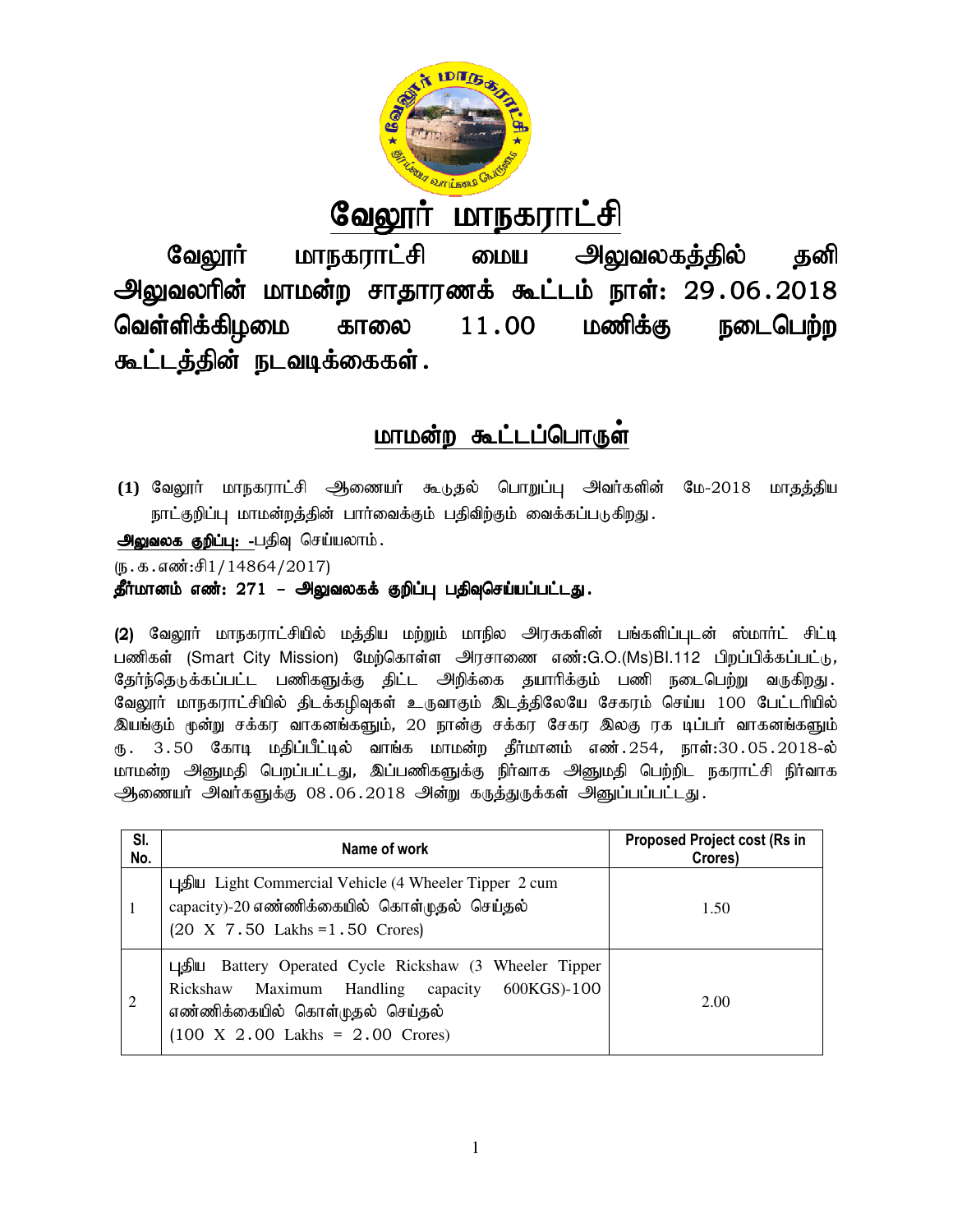இந்நிலையில் திடக்கழிவு சேகரிப்பு வாகனங்களுக்கு நகராட்சி நிர்வாக ஆணையர் அவர்களின் உத்திரவின்படி விலைவிகிதம் திருத்தம் செய்யப்பட்டதன்படி பின்வருமாறு விலை நிர்ணயம் செய்யப்பட்டுள்ளது.

| SI. No. | Name of Vehicle                          | <b>Revised Rate (Rs in Lakhs)</b> |
|---------|------------------------------------------|-----------------------------------|
|         | புதிய Light Commercial Vehicle $(4)$     |                                   |
|         | Wheeler Tipper 2 cum capacity)           | 5.60 Lakhs                        |
|         | புதிய Battery Operated Cycle Rickshaw (3 |                                   |
|         | Wheeler Tipper Rickshaw Maximum          | 1.80 Lakhs                        |
|         | Handling capacity 600KGS)                |                                   |

மேலும், இம்மாநகராட்சியில் இரண்டு பேருந்து நிலையங்கள் பயன்பாட்டில் உள்ளதாலும், மாநகராட்சியில் உள்ள 60 வார்டுகளில் சேகரமாகும் அனைத்து திடக்கழிவுகளும், நுண் உர மையத்திற்கு எடுத்து சென்று கையாள வேண்டியுள்ளதாலும் கூடுதலாக முதல் தர குப்பை சேகரிப்பு வாகனங்கள் தேவைப்படுகிறது.

எனவே மாமன்ற கீர்மானம் எண்.254, நாள்: 30.05.2018-ல் 2 கன மீட்டர் கொள்ளளவுள்ள 20 நான்கு சக்கர டிப்பர் வாகனம் மற்றும் 100 பேட்டரியில் இயங்கும் முன்று சக்கர வாகனம் வாங்க நிறைவேற்றப்பட்ட தீர்மானம் திருத்தம் செய்யப்பட்டு கீழ்கண்ட பட்டியலில் விவரித்துள்ளபடி 25 நான்கு சக்கர டிப்பர் வாகனம் மற்றும் 116 பேட்டரியில் இயங்கும் முன்று சக்கர வாகனம் வாங்க மாமன்றத்தின் திருத்திய ஒப்புதல் கோரப்படுகிறது.

| SI. No | Name of work                                                                                                                                                                                         | <b>Revised project Cost (Rs.</b><br>in Lakhs) |
|--------|------------------------------------------------------------------------------------------------------------------------------------------------------------------------------------------------------|-----------------------------------------------|
|        | புதிய Light Commercial Vehicle (4 Wheeler Tipper 2 cum<br>capacity)-25 எண்ணிக்கையில் கொள்முதல் செய்தல்<br>$(25 X 5.60 = 140.00 Lakhs)$                                                               | 140.00 Lakhs                                  |
|        | புதிய<br>Battery Operated Cycle Rickshaw (3 Wheeler Tipper<br>600KGS)-116<br>Rickshaw Maximum Handling capacity<br>எண்ணிக்கையில் கொள்முதல் செய்தல்<br>$(116 \text{ X } 1.80 = 208.80 \text{ Lakhs})$ | 208.80 Lakhs                                  |
|        | <b>Lumpsum Provision</b>                                                                                                                                                                             | 1.20 Lakhs                                    |
|        | Total                                                                                                                                                                                                | 350.00                                        |

## அலுவலக குறிப்பு:-

- 1. இப்பொருள் மாமன்றத்தில் பதிவு செய்யலாம்.
- 2. மேற்படி 2 பணிகள் சீர்மிகு நகரம் (Smart City) திட்டத்தின் கீழ்மேற்கொள்ள, நிறைவேற்றப்பட்டடுள்ள மாமன்றத்தின் தீர்மானம் எண்.254, நாள்:30.05.2018-க்கு திருத்திய மன்ற ஒப்புதல் வழங்கலாம்.
- 3. நகராட்சி நிர்வாக ஆணையர், சென்னை அவர்களின் நிர்வாக அனமதி பெற மாமன்றம் அனுமதிக்கலாம்

 $(\mathbf{b}.\mathbf{a}.\mathbf{a} \cdot \mathbf{w}.\mathbf{b}.\mathbf{c}209/2018/S1)$ 

தீர்மானம் எண்: 272 – அலுவலகக் குறிப்பு 1,2 மற்றும் 3 அனுமதிக்கப்பட்டது.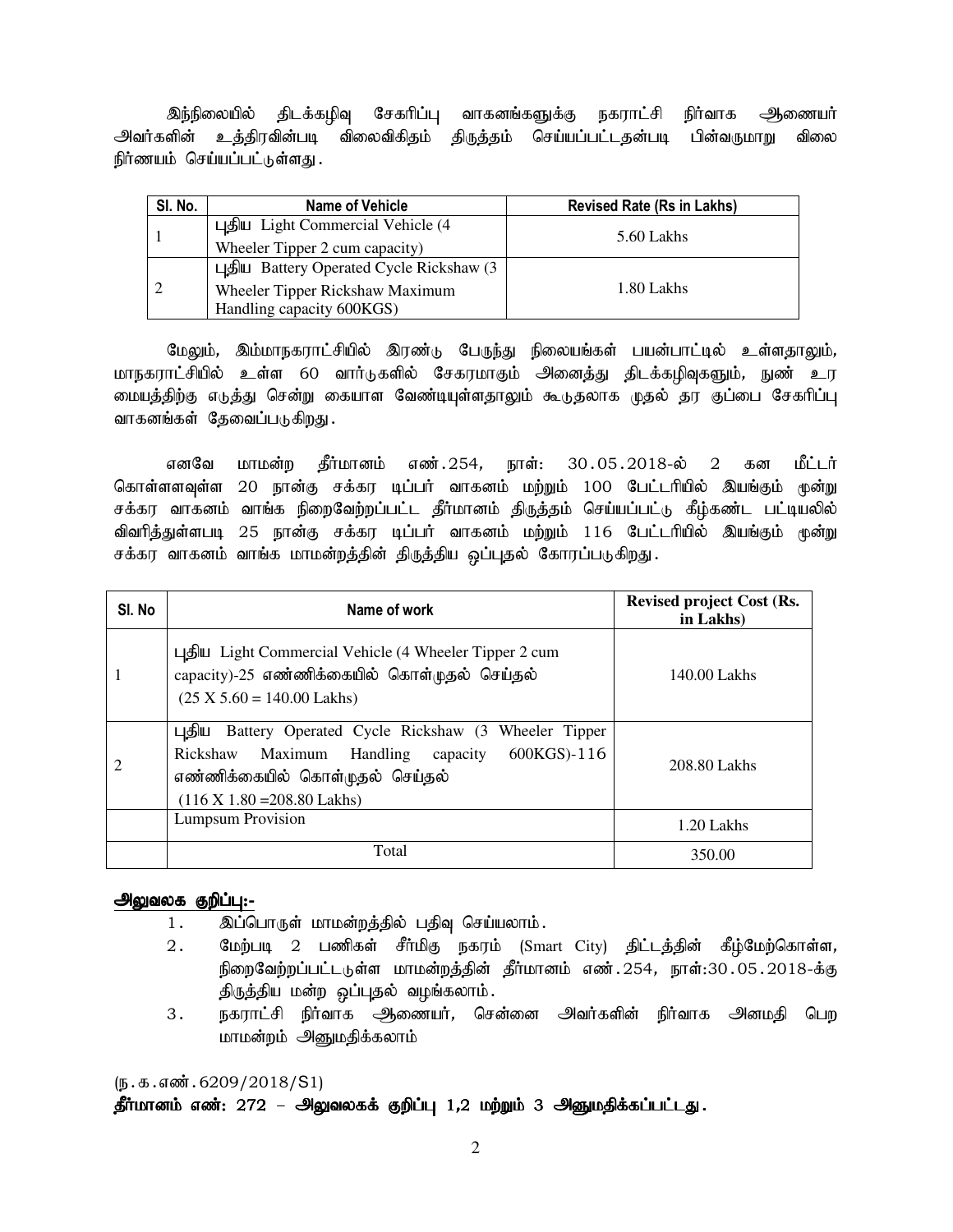(3) வேலூர் நகராட்சி 2008 ஆகஸ்டு மாதம் முதல் மாநகராட்சியாக தரம் உயர்த்தபட்டு செயல்பட்டுவருகிறது . இம்மாநகராட்சியுடன் 2 முன்றாம் நிலை நகராட்சிகள், 6 பேருராட்சிகள்<br>மற்றும்9 கிராம ஊராட்சிகள் ஒன்றினைக்கப்பட்டு 87 915 சதுரகிலோமீட்டர் புவியியல் மற்றும்9 கிராம ஊராட்சிகள் ஒன்றினைக்கப்பட்டு 87.915 சதுரகிலோமீட்டர் புவியியல் பரப்பளவுடன் 60 நிர்வாக வார்டுகள் மற்றும் 4 மண்டலங்கள் உள்ளடங்கியதாக உள்ளது.

அரசாணை (நிலை) எண் 101, நகராட்சி நிர்வாகம் மற்றும் குடிநீர் வழங்கல் துறை, நாள்<br>.1997-ல் வெளியிடப்பட்டுள்ள அளவுகோள்படி துப்புரவு பணியாளர்கள் தேவை 30.04.1997-ல் வெளியிடப்பட்டுள்ள அளவுகோள்படி துப்புரவு பணியாளர்கள் தேவை கீழ்கண்டவாறு கணக்கிடப்படுகிறது.

| 1)                | மாநகராட்சியில் உள்ள மொத்த குடியிருப்புகள்<br>எண்ணிக்கை                                                                                                                                                                                                                                                                                |                  |                                      | $\ddot{\cdot}$ | 133080         |
|-------------------|---------------------------------------------------------------------------------------------------------------------------------------------------------------------------------------------------------------------------------------------------------------------------------------------------------------------------------------|------------------|--------------------------------------|----------------|----------------|
| 2)                | 250 குடியிருப்புகளுக்கு 3 பணியாளர்கள் கொண் குழு<br>(133080/250x3)                                                                                                                                                                                                                                                                     |                  |                                      | $\ddot{\cdot}$ | 1597           |
| 3)                | மாநகராட்சியில் உள்ள வாகனங்கள் விவரம்                                                                                                                                                                                                                                                                                                  |                  |                                      |                |                |
|                   | அ<br>டிராக்டர்                                                                                                                                                                                                                                                                                                                        | $\ddot{\cdot}$   | $\overline{5}$                       |                |                |
|                   | ஆட்டோ<br>$\mathcal{B}$                                                                                                                                                                                                                                                                                                                | $\ddot{\cdot}$   | 24                                   |                |                |
|                   | கழிவுநீர் லாரி<br>இ)                                                                                                                                                                                                                                                                                                                  | $\mathbf{\cdot}$ | $\overline{2}$                       |                |                |
|                   | ஜே.சி.பி வாகனம்<br>田)                                                                                                                                                                                                                                                                                                                 | $\ddot{\cdot}$   | $\overline{2}$                       |                |                |
|                   | <u>இட்டாச்சி வாகனம்</u><br>உ)                                                                                                                                                                                                                                                                                                         | $\ddot{\cdot}$   | $\mathbf{1}$                         |                |                |
| 4)                | டிராக்டர் வாகனம் ஒன்றிற்கு 3 பணியாளர்கள், ஆட்டோ<br>வாகனம் ஒன்றிற்கு 2 பணியாளர்கள், கழிவு நீர் லாரி<br>ஒன்றிற்கு 2 பணியாளர்கள், ஜே.சி.பி வாகனம் ஒன்றிற்கு<br>1 பணியாளர், மற்றும் இட்டாச்சி வாகனத்திற்கு 2<br>பணியாளர்கள் என கணக்கிட்டால் வாகனங்களுக்கு<br>தேவைப்படும் மொத்தப் பணியாளர்கள் எண்ணிக்கை<br>$(5x3)+(24x2)+(2x)+(2x1)+(1x2)$ |                  | $\cdot$                              | 71             |                |
| 5)                | பழைய பேருந்து நிலையம், புதிய பேருந்து நிலையம்<br>மற்றும் சித்தூர் பேருந்து நிலையம் சுத்தம் செய்தல்                                                                                                                                                                                                                                    |                  |                                      | $\ddot{\cdot}$ | 8              |
| 6)                | பழைய பேருந்து நிலையம், புதிய பேருந்து நிலையம்<br>மற்றும் சித்தூர் பேருந்து நிலைய கழிவறைகள் சுத்தம்<br>செய்தல்                                                                                                                                                                                                                         |                  | $\ddot{\cdot}$                       | 5              |                |
| $\left( 7\right)$ | மாநகராட்சி வணிக வளாகம் சுத்தம் செய்தல்                                                                                                                                                                                                                                                                                                |                  |                                      | $\ddot{\cdot}$ | 22             |
| 8)                | மீன் மார்க்கட் சுத்தம் செய்தல்                                                                                                                                                                                                                                                                                                        |                  |                                      | $\ddot{\cdot}$ | 6              |
| 9)                | நேதாஜி மார்க்கட் சுத்தம் செய்தல்                                                                                                                                                                                                                                                                                                      |                  |                                      | $\ddot{\cdot}$ | 42             |
| 10)               | இதர சிறு மார்க்கட் சுத்தம் செய்தல்                                                                                                                                                                                                                                                                                                    |                  |                                      | $\ddot{\cdot}$ | $\overline{a}$ |
| 11)               | 42 நுண் உர மையங்களில் பணிபுரியும் பணியாளர்கள்<br>(42X7)                                                                                                                                                                                                                                                                               |                  |                                      | $\ddot{\cdot}$ | 294            |
|                   |                                                                                                                                                                                                                                                                                                                                       |                  | மொத்தம் (வ.எண்: 2+4+5+6+7+8+9+10+11) | $\ddot{\cdot}$ | 2045           |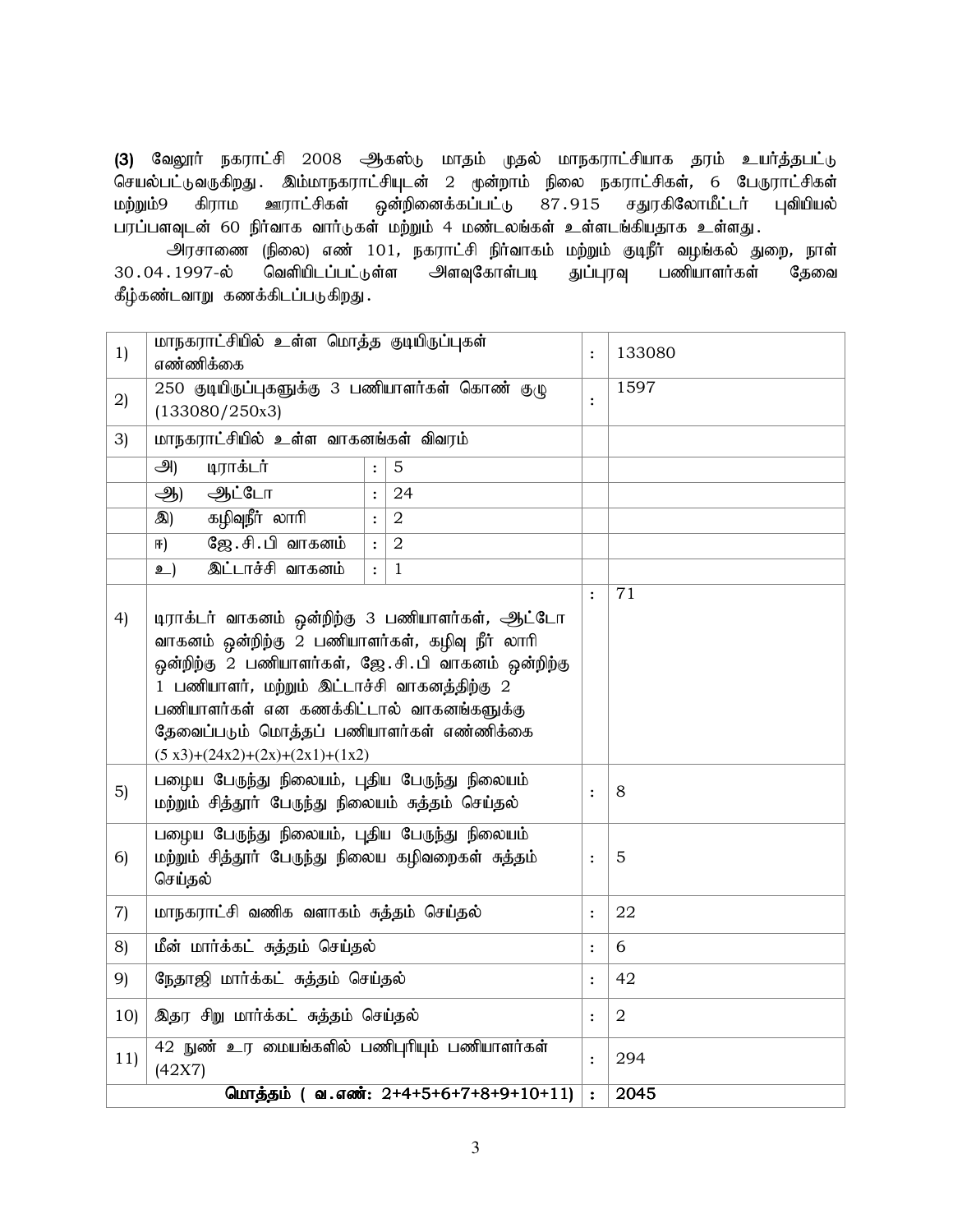மேற்கண்டுள்ள கணக்கீட்டின் படி வேலூர் மாநகராட்சியில் 2045 துப்புரவு பணியாளர்கள் தேவைப்படுகின்றனர் . தற்போது இம்மாநகராட்சியில் 390 நிரந்தரப்பணியாளர்கள் மட்டுமே பணிபுரிந்து வருகின்றனர். இம்மாநகராட்சியில் திடக்கழிவு மேலாண்மை பணிகள், நுண் உர டையங்களில் கலவை உரம் தயார் செய்தல் போன்ற பணிகள் செவ்வனேச் செய்ய1596 பணியாளர்கள் ஒப்பந்தப்புள்ளி கோரி ஒப்பந்ததாரர் முலமாக ஈடுபடுத்தப்பட வேண்டியுள்ளது. மேலும் 100 துப்புரவு பணியாளர்களுக்கு ஒரு மேற்பார்வையாளர் வீதம் 16 மேற்பார்வையளர்களும் <u>ஒ</u>ப்பந்தபுள்ளி கோரி ஒப்பந்ததாரா் முலமாக பணியில் ஈடுபடுத்தப்பட வேண்டியுள்ளது.

வேலூர் மாவட்ட <del>ஆ</del>ட்சியர் அவர்களால் நிர்ணயம் செய்யப்பட்டுள்ள தினக்கூலி <u>அடிப்படையில் 1596 துப்புரவு பணியாளர்கள் மற்றும் 16 மேற்பார்வையாளர்களுக்கான கூலி</u> கீழ்கண்டவாறு கணக்கிடப்பட்டுள்ளது.

## துப்புரவு பணியாளர்கள் செவினங்கள் விவரம்

|    | மாவட்ட ஆட்சியர் வேலூர் அவர்களின் தினக்கூலி         |                |                                       |
|----|----------------------------------------------------|----------------|---------------------------------------|
| 1) | பட்டியல் படி துப்புரவுபணியாளர்களுக்கு 2018-2019-ம் | $\ddot{\cdot}$ | $(b.325/-$                            |
|    | ஆண்டுக்குறிய தினக்கூலி                             |                |                                       |
|    | ஒரு துப்புரவு பணியாளருக்கு 1 ஆண்டுக்குரிய கூலி     |                |                                       |
| 2) | (325x365)                                          | $\ddot{\cdot}$ | $\text{I}$ , 1, 18, 625/-             |
|    |                                                    |                |                                       |
|    | EPF $13\%$                                         | $\ddot{\cdot}$ | $\mathbf{I}$ . 15,421/-               |
|    | ESI 4.75%                                          | $\ddot{\cdot}$ | $(b.5,635/-$                          |
|    | சீருடை மற்றும் பாதுகாப்பு உபகரணங்களுக்கு 1         |                | $\mathbf{L}$ . 1,500/-                |
|    | ஆண்டுக்குறிய தொகை                                  | $\ddot{\cdot}$ |                                       |
|    | ஓப்பந்ததாருக்குரிய நிர்வாக செலவு 5%                | $\ddot{\cdot}$ | $(D.5,931/-$                          |
|    |                                                    |                |                                       |
|    | மொத்தம்                                            | $\ddot{\cdot}$ | $\mathbf{0.1,}47,112/$ -              |
| 3) | 1596 துப்புரவு பணியாளர்களுக்கு 1 ஆண்டுக்குரிய      | $\ddot{\cdot}$ | $\omega$ <sub>0</sub> .23,47,90,752/- |
|    | செலவினம் (ரு. 147112 x 1596)                       |                |                                       |

#### மேற்பார்வையாளர்களுக்குரிய செலவின விவரம்

| 1) | மாவட்ட ஆட்சியர் வேலூர் அவர்களின் தினக்கூலி<br>பட்டியல் படி மேற்பார்வையாளருக்கு 2018-2019-ம்<br>ஆண்டுக்குறிய தினக்கூலி | $\ddot{\cdot}$ | $(D.450/-$              |
|----|-----------------------------------------------------------------------------------------------------------------------|----------------|-------------------------|
| 2) | ஒரு மேற்பார்வையாளருக்கு 1 ஆண்டுக்குரிய கூலி                                                                           | $\ddot{\cdot}$ | $\omega$ . 1,64,250/-   |
|    | EPF $13\%$                                                                                                            | $\ddot{\cdot}$ | $\omega$ .21,353/-      |
|    | ESI 4.75%                                                                                                             | $\ddot{\cdot}$ | $\times$ 7,802/-        |
|    | ஓப்பந்ததாருக்குரிய நிர்வாக செலவு 5%                                                                                   | $\ddot{\cdot}$ | $(D.8,213)$ -           |
|    | மொத்தம்                                                                                                               | $\ddot{\cdot}$ | $\mathbf{0.2,}01,618/-$ |
| 3) | 16 மேற்பார்வையாளர்களுக்கு 1 ஆண்டுக்குரிய செலவினம்<br>$(6.2, 01, 618 \times 16)$                                       |                | $\omega$ .32,25,888/-   |

வேலூர் மாநகராட்சியில் உள்ள 60 வார்டு பகுதிகளிலும் திடக்கழிவு மேலாண்மை பணிகள் திறம்பட செயல்படுத்தவும், நுண் உர மையங்களில் கலவை உரம் தயாரிக்கும் பணி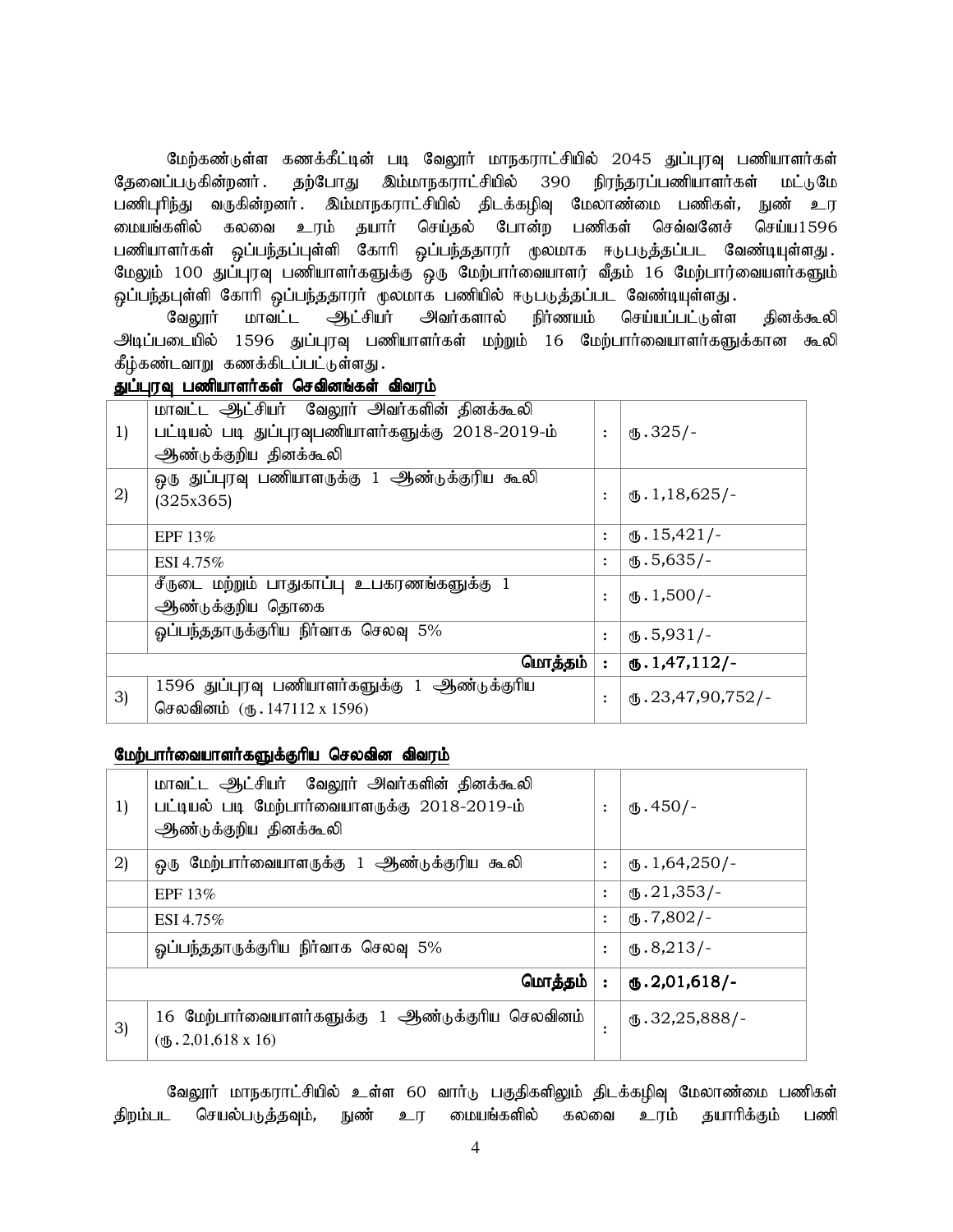மேற்கொள்ளவும் 1596 துப்புரவு பணியாளர்களும் 16 மேற்பார்வையாளர்களும் ஒப்புத்தப்புள்ளி கோரி 3 வருடங்கள் பணியில் ஈடுபடுத்தவும், ஒவ்வொரு ஆண்டின் முடிவிலும் பணித்திறன் மதிப்பீடு செய்து ஒப்பந்த தொகையில் 5% உயர்வு செய்து மான்றத்தின் ஒப்புதல் பெற்று ஒப்பந்தம் புதுப்பிக்கவும், மாமன்றத்தின் அனுமதி கோரப்படுகிறது.

மேலும் இப்பணி 01.08.2018 முதல் 1 வருட காலம் மேற்கொள்ள தேவைப்படும் உத்தேச செலவினம் ரு.24.13 கோடி மாநகராட்சி பொது நிதியிலிருந்து மேற்கொள்வும், 1596 துப்புரவு .<br>பணியாளர்கள் மற்றும் 16 மேற்பார்வையாளர்கள் திடக்கழிவு மேலாண்மை பணியில் ஈடுபடுத்தவும், பணி ஒப்பந்தப்புள்ளி கோரி மேற்கொள்ள நகராட்சி நிர்வாக ஆணையர் அவர்களின் அனுமதி கோரவும் மாமன்றத்தின் ஒப்புதலுக்காகச் சமர்ப்பிக்கப்படுகிறது.

## அலுவலக குறிப்பு:

- 1) வேலூர் மாநகராட்சியில் திடக்கழிவு மேலாண்மை பணி மேற்கொள்ள 1596 துப்புரவு பணியாளர்கள் மற்றும் 16 மேற்பார்வையாளர்கள் 3 வருடம் பணியில் ஈடுபடுத்த நகராட்சி நிர்வாக ஆணையாளர் அவர்கள் அனுமதி பெற்று ஒப்பந்தப்புள்ளி கோர மாமன்றம் அனுமதிக்கலாம்
- 2) ஒப்பந்தம் செய்யும் நாளிலிருந்து 1 ஆண்டு முடியும் போது பணித்திறன் மதிப்பீடு செய்து 5% ஒப்பந்தத் தொகை உயர்வு செய்து மாமன்ற ஒப்புதலுடன் ஒப்பந்தம் புதுப்பிக்க மாமன்றம் அனுமதிக்கலாம்.
- 3) ஓப்பந்த மேற்கொள்ளும் நாளிலிருந்து முதல் ஒரு வருடம் காலத்திற்கான உத்தேசச் செலவினத்தொகை ரூ.23.80 கோடி மாநகராட்சி பொது நிதியிலிருந்து மேற்கொள்ள மாமன்றம் அனுமதிக்கலாம்

## ந.க.எண: $155/2018/\$ எச் $1$

தீர்மானம் எண்: 273 – அலுவலகக் குறிப்பு 1,2 மற்றும் 3 அனுமதிக்கப்பட்டது.

(4) வேலூர் மாநகராட்சி தமிழ்நாடு குடிசை மாற்று வாரியத்தின் முலம் டோபிகானாவில் அடுக்குமாடி குடியிருப்பு புதியதாக 224 குடியிருப்புகள் அமைக்கப்பட்டுள்ளது. 224 குடியிருப்புகளுக்கு ஒன்றாக சேகரிக்கும் 65000 LL கொள்ளவில் தரைமட்ட கழிவுநீர் தொட்டி 500 மீட்டர் நீளத்திற்கு கழிவுநீர் குழாய் அமைத்தல் மற்றும் 224 குடியிருப்புகளின் கழிவுநீர் குழாய் முலம் இணைத்தல் ஆகிய பணிகள் செய்ய ரு.40.00லட்சத்திற்கு உண்டான காசோலை மாநகராட்சியிடம் ஒப்படைக்கப்பட்ட விவரத்தை தமிழ்நாடு குடிசை மாற்று வாரியம் ந.க.எண்:129/AE(P)/Vlr/DN 2018 நாள்:29.05.2018-ல் கடிதம் மூலம் தெரிவிக்கப்பட்டுள்ளது.

மேற்படி இடத்தில மாநகராட்சி மூலம் பாதாள சாக்கை குழாய் அமைக்க தயாரிக்கப்பட்ட பணியின் மதிப்பீட்டுத் தொகை விவரத்தை பின்வருமாறு மாமன்றத்தின் நிர்வாக அனுமதி வழங்க மாமன்ற பொருள் வைக்கப்படுகிறது.

| வ.           | எண் | பணியின் பெயரி                                                                                                                                                                                                         | மதிப்பீட்டுத்<br>தொகை<br>ரு . லட்சத்தில் |
|--------------|-----|-----------------------------------------------------------------------------------------------------------------------------------------------------------------------------------------------------------------------|------------------------------------------|
| $\mathbf{1}$ |     | டோபிகான பகுதியில் புதியதாக அமைக்கப்பட்டுள்ள<br>அடுக்கு மாடி குடியிருப்புகளுக்கு தேவையான 65000 LL<br>கொள்ளவில் தரைமட்ட தொட்டி, 500 மீட்டர் நீளத்தில்<br>கழிவு நீர் குழாய் மற்றும் மின்மோட்டார் அறை<br>அமைத்தல் பணிக்கு | 40.00                                    |
|              |     | <u>மொத்தம்</u>                                                                                                                                                                                                        | 40.00                                    |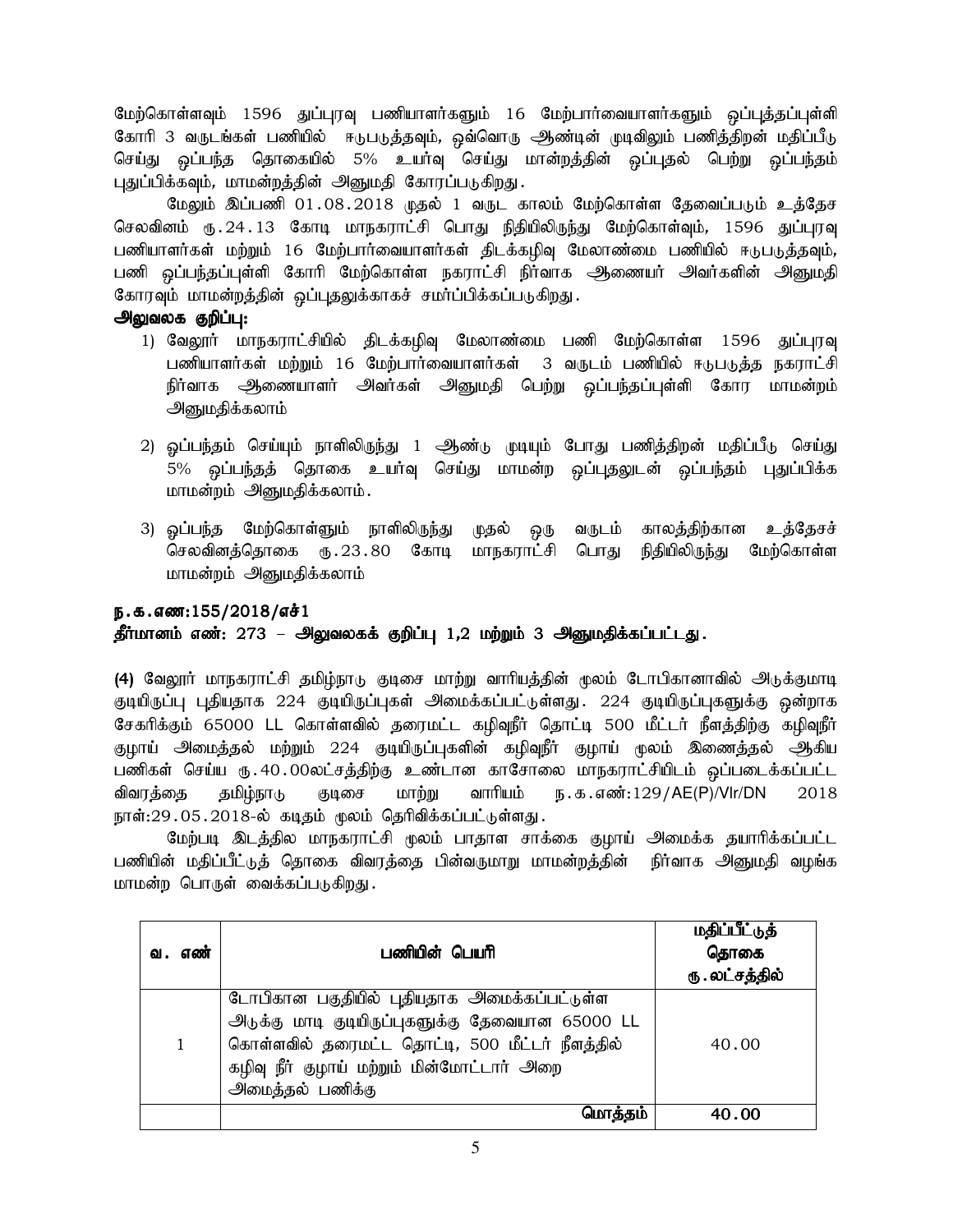1. மாமன்றத்தின் பார்வைக்கு வைக்கப்பட்டுள்ள இப்பொருள் மாமன்றம் பதிவு செய்யலாம்.

- 2. இப்பணிகளுக்கு மாமன்றம் நிர்வாக அனுமதி வழங்கலாம்.
- 3. இப்பணிகளுக்கு செலவினத்தொகை குடிசை மாற்று வாரியத்தின் முலம் வழங்கப்பட்ட நிதி

/ பொதுநிதி 2018-2019-ல் இருந்து வழங்க மாமன்றம் அனுமதி வழங்கலாம்.

 $(\mathfrak{g.5.4}$ னீ. 17598/2016/இ1)

## தீர்மானம் எண்: 242 – அலுவலகக் குறிப்பு 1,2 மற்றும் 3 அனுமதிக்கப்பட்டது.

(5) வேலூர் மாநகராட்சி பொதுநிதி 2017-18ன் கீழ் வேலூர் மாநகராட்சி மண்டலம்-2க்குட்பட்ட வார்டு எண்:29, பழைய பேருந்து நிலையத்தில் புதிய பொதுக்கழிப்பிடம் அமைத்தல் பணிக்கு தயாரிக்கப்பட்ட மதிப்பீட்டுத் தொகை ரு. 24,40,000/-க்கு மாமன்ற தீர்மானம் எண்.173 நாள்.28.03.2018-ல் நிர்வாக அனுமதி பெறப்பட்டுள்ளது. இப்பணிக்கு 18.05.2018 அன்று பெறப்பட்ட இரண்டு ஒப்பந்தப்புள்ளிகளின் ஒப்புநோக்கு பட்டியல் விவரம் பின்வருமாறு.

| வ. எண் | ஒப்பந்ததாராின் பெயா்       | சதவிகிதம்                                    |
|--------|----------------------------|----------------------------------------------|
|        | திரு . A.முகமத <i>ா</i> பி | மதிப்பீட்டுத் தொகையைவிட 0.08% குறைவு (L1)    |
|        | ஒப்பந்ததாரர், வேலூர்       | டேவனித் தொகை ரு. 48800- செலுத்தப்பட்டுள்ளது  |
|        | திரு . D.அமுதரசு <i>,</i>  | மதிப்பீட்டுத் தொகையைவிட 0.40% அதிகம் (L2)    |
|        | ஒப்பந்ததாரர், வேலூர்       | டேவனித் தொகை ரு. 48800/- செலுத்தப்பட்டுள்ளது |

மேற்படி பணிக்கு பெறப்பட்ட இரண்டு ஒப்பந்தப்புள்ளிகளில் திரு. A.முகமதுரபி, வேலூர் (L1) ஒப்பந்ததாரர் மதிப்பீட்டு தொகையைவிட 0.08% குறைவான விலை விகிதத்தில் அளித்துள்ள வப்பந்தப்புள்ளியை எற்க மாமன்றத்தின் அனுமதிக்கு மாமன்றப் பொருள் பணிந்து சமர்ப்பிக்கப்படுகிறது் .

மேலும் திரு A.முகமதுரபி, ஒப்பந்ததாரருக்கு பணி<del>ஆ</del>ணை வழங்க மாமன்றத்தின் அனுமதிக்கு மாமன்றப் பொருள் பணிந்து வைக்கப்படுகிறது.

## அலுவலக குறிப்பு:-

- 1. மாமன்றத்தின் பார்வைக்கு வைக்கப்பட்டுள்ள இப்பொருள் மாமன்றத்தில் பதிவு செய்யலாம்.
- 2. இப்பணிக்கான செலவினத் தொகையை பொதுநிதி 2017-18ன் கீழ் செலவு செய்யலாம்.
- 3. பெறப்பட்ட ஒப்பந்தப்புள்ளிகளில் குறைந்த தொகைக்கான (-0.08%) ஒப்பந்தப்புள்ளி அளித்துள்ள திரு.A.முகமதுரபி, வேலூர், அவர்களின் ஒப்பந்தப்புள்ளியை ஏற்கலாம்.

 $(\mathfrak{g.5.4}$   $\ddot{\mathfrak{su:}}: 1057/2017/\mathfrak{A}1)$ 

## தீர்மானம் எண்: 275 – அலுவலகக் குறிப்பு 1,2 மற்றும் 3 அனுமதிக்கப்பட்டது.

(6) வேலூர் மாநகராட்சி கஸ்பா ரெயில்வேகேட் கண்டேன்மென்ட் கஸ்பா அருகில் உள்ள இரும்பு கடவு எண்:126, 127 மாற்றாக சாலை மேம்பாலம் கட்டும் பணிக்கு இடையூராக உள்ள இரண்டு (இருவழி) குடிநீர் குழாய்களை மாற்றி அமைக்க செலவினத் தொகை ரு. 35.00/-லட்சம் மாநகராட்சி வசம் 25.03.2018 உதவி கோட்டப் பொறியாளர் (நெடுஞ்சாலை) திட்டங்கள் உபகோட்டம், வேலூர்-6, கடிதம் எண்:கடவு எண்:126 மற்றும் 127/2015-16/இவஅ/ நாள்:07.02.2018-ல் தெரிவிக்கப்பட்டுள்ளது .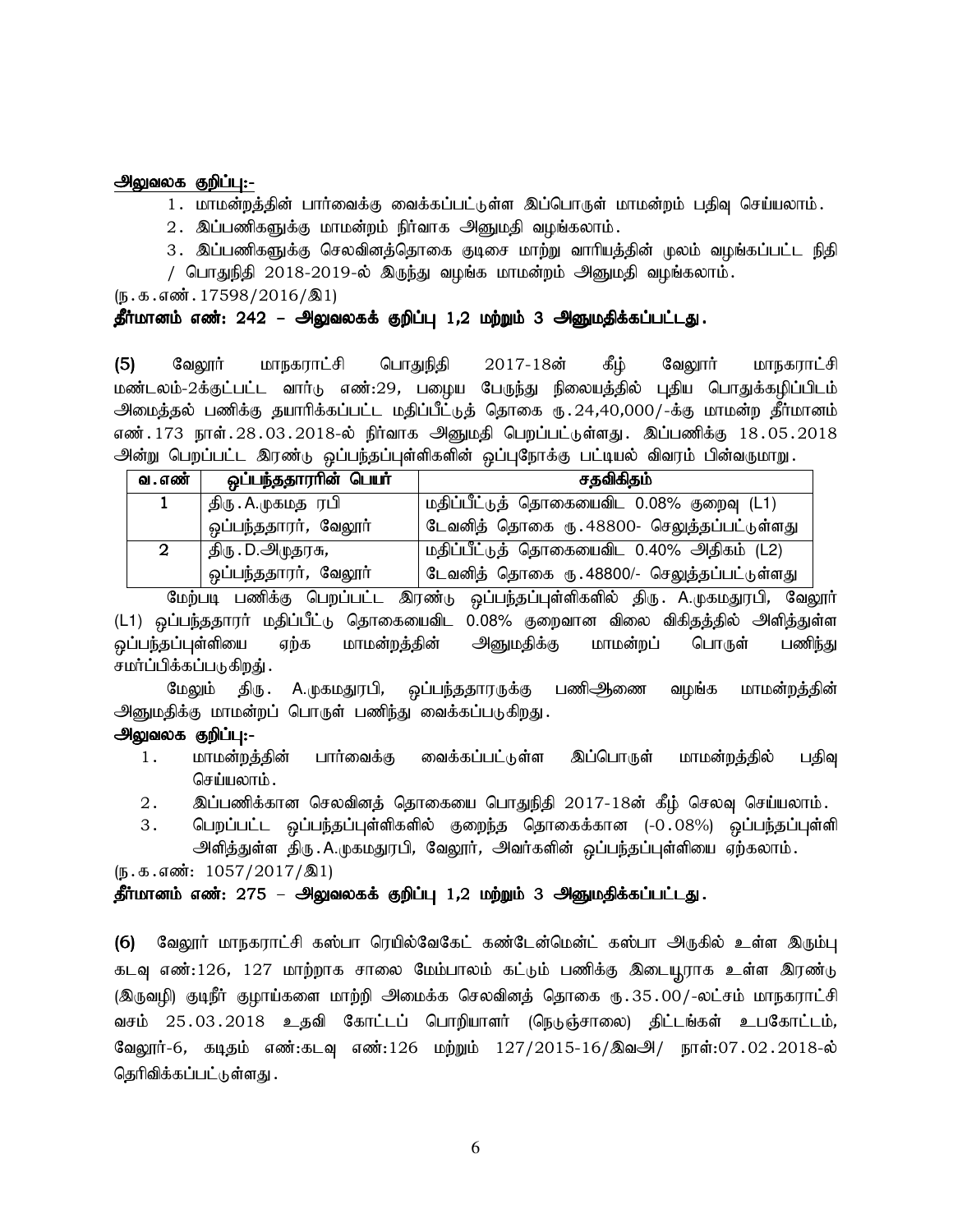மேற்படி இடத்தில் மாற்றுப்பாதையில் இரண்டு (இருவழி) குடிநீர் குழாய் மாற்றி அமைக்க தயாரிக்கப்பட்ட பணிகளின் மதிப்பீட்டுத் தொகை பின்வருமாறு, பணிகளின் விவரம் மாமன்றத்தின் நிர்வாக அனுமதி வழங்க மாமன்ற பொருள் வைக்கப்படுகிறது.

| வ.<br>எண் | பணியின் பெயரி                                                                                                                                                             | மதிப்பீட்டுத்<br>தொகை<br>ரு . லட்சத்தில் |
|-----------|---------------------------------------------------------------------------------------------------------------------------------------------------------------------------|------------------------------------------|
|           | கஸ்பா மெயின் ரோடு முதல் வசந்தபுரம் பகுதி வரை குடிநீர் குழாய்<br>பைப்லைன்கள் மற்றும் வால்வுகள் புதியதாக <b>கிழக்கு பகுதியில்</b> மாற்றி<br>அலுைத்தல் (150MM Dia Pipe line) | 11.50                                    |
| 2         | கஸ்பா மெயின் ரோடு முதல் வசந்தபுரம் பகுதி வரை குடிநீர் குழாய்<br>பைப்லைன்கள் மற்றும் வால்வுகள் புதியதாக மேற்கு பகுதியில் மாற்றி<br>அமைத்தல் (300MM Dia Pipe line)          | 22.00                                    |
|           | மொத்தம்                                                                                                                                                                   | 33.50                                    |

### அலுவலக குறிப்பு:-

- 1. மாமன்றத்தின் பார்வைக்கு வைக்கப்பட்டுள்ள இப்பொருள் மாமன்றம் பதிவு செய்யலாம்.
- 2. இப்பணிகளுக்கு மாமன்றம் நிர்வாக அனுமதி வழங்கலாம்.
- 3. இப்பணிகளுக்கு செலவினத்தொகை நெடுஞ்சாலை துறை முலம் வழங்கப்பட்ட நிதி/குடிநீர்
- நிதி 2018-2019-ல் இருந்து வழங்க மாமன்றம் அனுமதி வழங்கலாம்.

 $(\mathbf{b}.\mathbf{\Phi}.\mathbf{\sigma}\mathbf{\hat{m}}.\mathbf{2679}/2018/\mathbf{21})$ 

## தீர்மானம் எண்: 276 – அலுவலகக் குறிப்பு 1,2 மற்றும் 3 அனுமதிக்கப்பட்டது.

 $(7)$  வேலூர் மாநகராட்சி பொதுநிதி மற்றும் குடிநீர் நிதி 2017-18ன் கீழ் மாநகராட்சி ஆணையர் அவர்களின் முன் அனுமதியாக 05.03.2018, 09.03.2018, 22.03.2018 ஆகிய தேதிகளில் பெறப்பட்டுள்ளது. மற்றும் செயல்முறை நடவடிக்கைகள் நாள்: 26.03.2018, 27.03.2018, 28.03.2018 ஆகிய தேதிகளில் பெறப்பட்டுள்ளது. மேற்படி பணிக்கு ஒப்பந்தப்புள்ளியாக 11.04.2018-ல் பெறப்பட்டுள்ளது.

பொது நிதி மற்றும் குடிநீர் நிதி 2017-18ன் கீழ் 3 பணிகளுக்கு அிளிக்கப்பட்டுள்ள ஒப்பந்தப்புள்ளி விலைவிகிதம் மதிப்பீட்டைவிட குறைந்த தொகைக்கான(L1) ஒப்பந்தப்புள்ளிகளை முடிவு செய்ய ஒப்புநோக்குப்பட்டியல் மாமன்றத்திற்கு சமர்ப்பிக்கப்படுகிறது.

| வ.<br>எண் | பணியின் பெயர்                         | மதிப்பீடு | ஒப்பந்ததாரர்<br>திருவாளர்கள் | ஒப்பந்தப்புள்ளி<br>விலைவிகிதம் | குறிப்பு                     |
|-----------|---------------------------------------|-----------|------------------------------|--------------------------------|------------------------------|
|           | 2                                     | 3         | 4                            | 5                              |                              |
|           | மாநகராட்சி<br>மண்டலம்-2<br>வேலூர்     |           |                              |                                | $L1-\dot{\omega} - 1.26\%$   |
|           | குறிஞ்சி<br>வார்டு<br>எண். 18<br>நகர் |           | S.சுரேஷ்குமார்               | $-1.26\%$ (L1)                 | மதிப்பீட்டுத் தாகையை         |
| 1.        | பகுதியில்<br>ஏற்கனவே<br>உள்ள          | 8.00      |                              |                                | விட குறைவாக                  |
|           | திடக்கழிவு மேலாண்மை<br>மையத்தில்      |           | P.தாமோதரன்                   | $+ 3.17%$ (L2)                 | வழங்கப் பட்டுள்ளதை           |
|           | கூடுதலாக மேற்கூரை அமைத்தல்            |           |                              |                                | ஏற்கலாம்                     |
|           | மாநகராட்சி<br>மண்டலம்-2<br>வேலூர்     |           |                              |                                | $L1 - \dot{\omega} - 0.39\%$ |
| 2.        | ஆட்சியர்<br>சத்துவாச்சாரி<br>மாவட்ட   | 5.80      | S.மதன்குமார்                 | $-0.39\%$ (L1)                 | மதிப்பீட்டுத் தாகையை         |
|           | அருகில்<br>உள்ள<br>அலுவலகம்           |           |                              |                                | விட குறைவாக                  |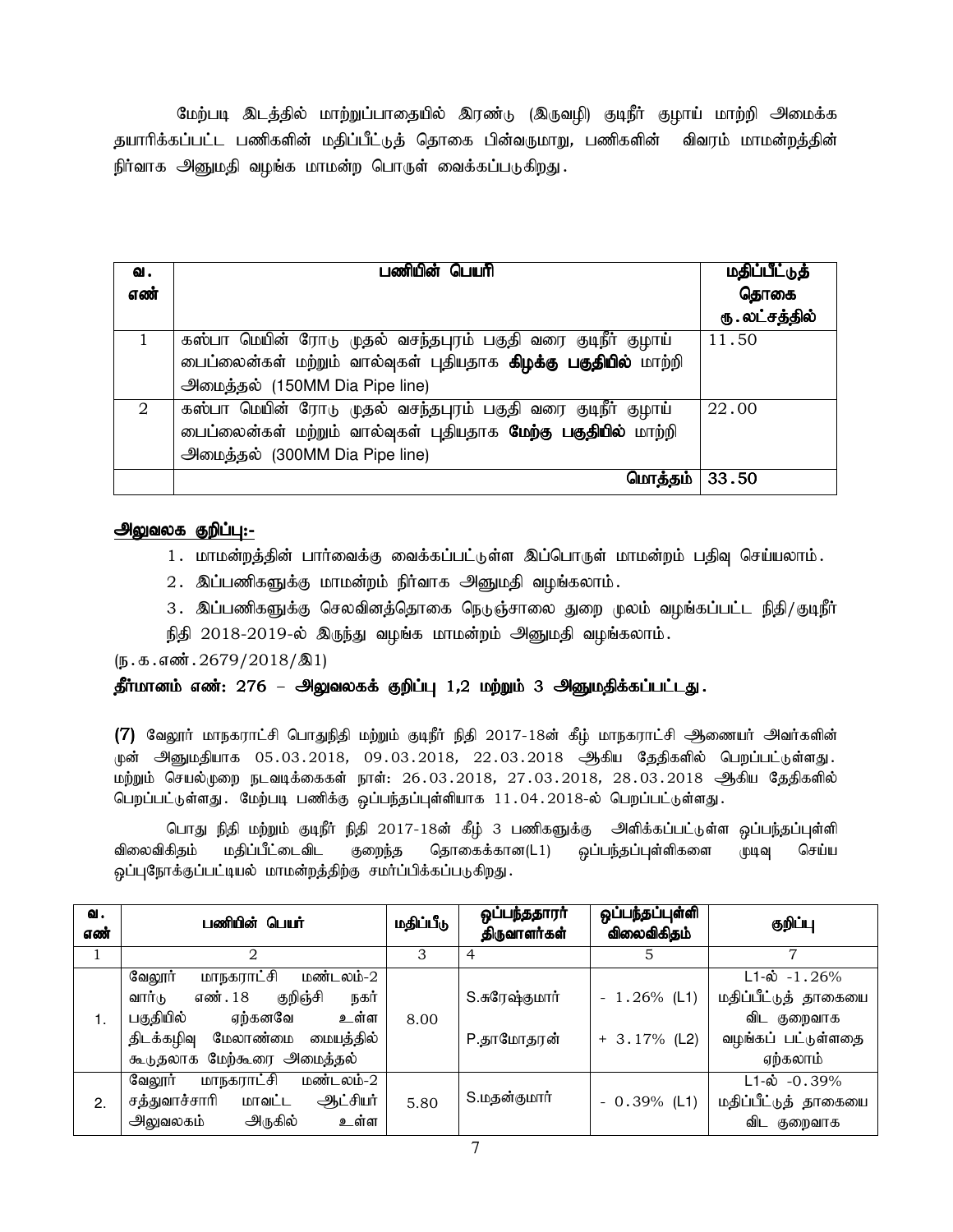|    | சுற்றி<br>திறந்தவெளி<br>கிணற்றை            |      |                      | $+3.89\%$ (L2)  | வழங்கப் பட்டுள்ளதை            |
|----|--------------------------------------------|------|----------------------|-----------------|-------------------------------|
|    | சுற்றுசுவர், பம்பு<br>ரும், இரும்பு<br>வலை |      | S.குப்புசாமி         |                 | ஏற்கலாம்                      |
|    | மேல் முடி அமைத்தல் பணி                     |      |                      |                 |                               |
|    | <u>மாநகராட்சி</u><br>மண்டலம்-3<br>வேலூர்   |      |                      |                 | $L1 - \phi$ -0.03%            |
|    | சலவன்பேட்டை,<br>வார்டு<br>எண். 37          |      | R.குமார்             | $-0.03%$ (L1)   | மதிப்பீட்டுத் தாகையை          |
| 3. | லஷ்மிபுரம்<br>பொது<br>சுகாதார              | 5.50 |                      |                 | விட குறைவாக                   |
|    | நலமையத்தில்<br>அறை<br>கூடுதல்              |      | P.நித்தியானந்தம்     | $+ 0.26\%$ (L2) | வழங்கப் பட்டுள்ளதை            |
|    | கட்டுதல் பணி                               |      |                      |                 | ஏற்கலாம்                      |
|    | $\bullet$ .<br>$\cdot$ $\circ$             |      | $\sim$ $\sim$ $\sim$ | $\cdots$        | $\mathbf{a}$ . $\mathbf{b}$ . |

மேற்கண்ட பட்டியலில் குறைந்த தொகைக்கான ஒப்பந்தப்புள்ளி அிளித்துள்ள <mark>ஒப்பந்ததாரர்கள்/நிறுவனங்கள்</mark> விலை விகிதத்தை ஏற்று பட்டியலில் கண்ட 3 பணிகளுக்கும் பணி உத்திரவு வழங்க மாமன்றத்தின் அனுமதி வேண்டப்படுகிறது.

## அலுவலக குறிப்பு :

- 1. khr மன்றத்தின் பார்வைக்கு வைக்கப்பட்டுள்ள இப்பொருள் மாமன்றத்தில் பதிவு செய்யலாம்.
- 2. இப்பணிக்கான செலவினத் தொகையை பொதுநிதி மற்றும் குடிநீர் நிதி 2017-18ன் கீழ் செலவு செய்யலாம்.
- 3. கேலூர் மாநகராட்சியில் பொது நிதி மற்றும் குடிநீர் நிதி 2017-18-ன் கீழ் <u>ஒ</u>ப்பந்தப்புள்ளி கோரப்பட்ட மேற்கண்ட 3 பணிகளுக்கும் ஒப்பந்தப்புள்ளி அிித்துள்ள ஒப்பந்ததார்கள் அிித்துள்ள குறைந்த தொகைக்கான(L1-((1)-1.26%, (2)-0.39%, (3)-0.03%)) ஒப்பந்தப்புள்ளிகளை மாமன்றம் ஏற்று பணி உத்திரவு வழங்க அனுமதிக்கலாம்.
- $(5.5.5.4\text{m}^3.296/2018/\text{m}^3)$

## தீர்மானம் எண்: 277 – அலுவலகக் குறிப்பு 1,2 மற்றும் 3 அனுமதிக்கப்பட்டது.

(8) வேலூர் மாநகராட்சி குடிநீர் நிதி 2018-19ன் கீழ் 4-மண்டலங்களிலும் குடிநீர் விநியோகத்திற்கு தேவைப்படும் சோடியம் ஹைப்போ குளோரைடு சப்ளை செய்தல் மற்றும் பராமரிப்பு பணிமேற்கொள்ளுதல் பணிக்கு தயாரிக்கப்பட்ட மதிப்பீட்டு தொகை ரூ.70.00 இலட்சத்திற்கு ஆணையர் அவர்களின் நிர்வாக அனுமதி நாள்:19.03.2018 மற்றும் மாமன்ற தீர்மானம் எண்:201, நாள்.05.04.2018ல் மாமன்றம் அனுமதி வழங்கப்பட்டு ஒப்பந்தபுள்ளியாக e-Tender 18.06.2018 அன்று கோரப்பட்டதில் பெறப்பட்ட 5 ஒப்பந்தப்புள்ளிகளின் விவரம் பின்வருமாறு

| 1. M/s Tamil Nadu Chemicals Industries, Chennai      |
|------------------------------------------------------|
| 2. M/s Sri Raja Ganapathi Engineering works, Chennai |
| 3. M/s Jhayam Chemicals Traders, Salem.              |
| 4. Thiru. P.Dhamodaran, Vellore                      |
| 5. Thiru. M.Nithiyanandam, Vellore                   |

பெறப்பட்ட 5 ஒப்பந்தப்புள்ளிகளின் தொழில்நுட்ப ஆவணங்களை ஆய்வுசெய்து முழுமையாக தகுதி பெற்ற ஒரு நிறுவனத்தின் விவரம் மற்றும் தொழில்நுட்ப குழுவின் முடிவு அறிக்கை பின்வருமாறு

| ഖ.<br>எண். | நிறுவனத்தின் பெயர்                              | இணைக்கப்பட்ட சான்றுகள்<br>விவரம்                                                                                              |
|------------|-------------------------------------------------|-------------------------------------------------------------------------------------------------------------------------------|
|            | M/s Tamil Nadu Chemicals<br>Industries, Chennai | ஒப்புநோக்கு பட்டியல்படி வரிசை எண். 1 முதல் 9<br>வரை அனைத்து ஆவணங்களும் சரியாக உள்ளது.<br>டேவணித் தொகை 1% செலுத்தப்பட்டுள்ளது. |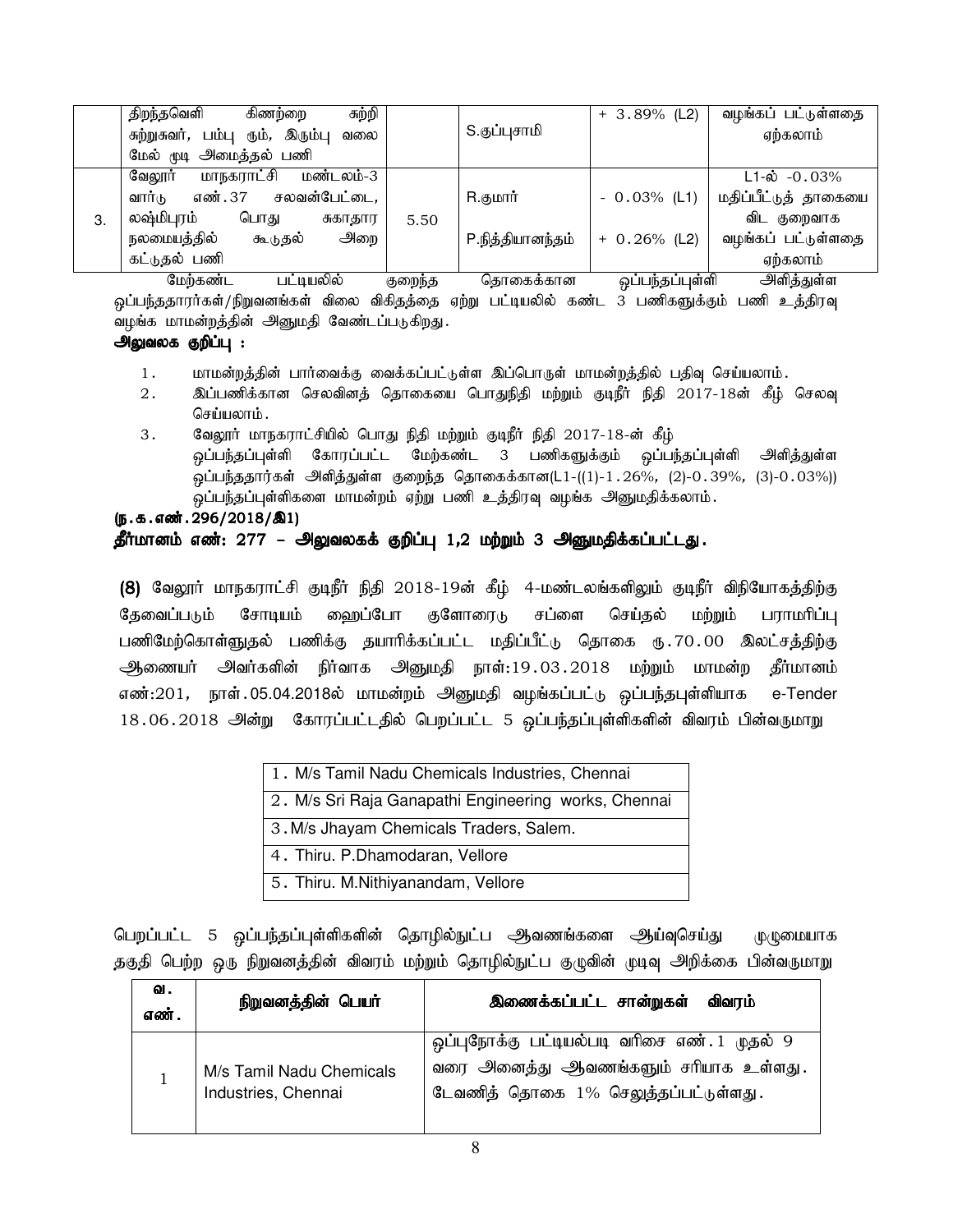18.06.2018ல் மேற்படி பணிக்கு வரப்பெற்ற ஒப்பந்தப்புள்ளிகளில் வரிசை எண்:1-ல் உள்ள ஒப்பந்தபுள்ளியின் தொழில்நுட்ப ஆவண கூராய்வில் அனைத்து ஆவணங்கள் மற்றும் தகுதி சரியாக உள்ளது .எனவே வரிசை எண்:1-ல் உள்ள ஒப்பந்தப்புள்ளியின் விலைப்புள்ளி திறக்க தொழில்நுட்ப குழுவால் அனுமதி வழங்கப்பட்டுள்ளது.

மேற்படி பணிக்கு வரிசை எண்: 1-ல் உள்ள நிறுவனத்தின் ஒப்பந்த விலைப்புள்ளி 20.06.2018 அன்று திறக்கப்பட்ட ஒப்பந்தப்புள்ளியின் ஒப்புநோக்கு பட்டியல் விவரம் பின்வருமாறு தரப்படுகிறது .

| வ . எண் | ஒப்பந்ததாரரின் பெயர்                 | சதவிகிதம்                  |
|---------|--------------------------------------|----------------------------|
|         | M/s Tamil Nadu Chemicals Industries, | 2.82% மதிப்பீட்டுத் தொகையை |
|         | Chennai                              | ் விட<br>குறைவு            |
|         | $\ldots$ $\blacksquare$<br>n.        | . 0. 0. 0. 1               |

மேற்படி பணிக்கு பெறப்பட்ட ஒரு ஒப்பந்தப்புள்ளி மதிப்பீட்டுத் தொகைக்கு (-2.82%) குறைவாக கொடுக்கப்பட்டுள்ளதை ஏற்கலாம்.

மேற்படி குடிநீர் பணியின் அவசர அவசியம் கருதி பெறப்பட்ட ஒப்பந்தப்புள்ளிகளில் தகுதி பெற்ற ஒரு ஒப்பந்தப்புள்ளியை மாமன்றத்தில் பதிவு செய்து M/s Tamil Nadu Chemicals Industries, Chennai, நிறுவனத்தாருக்கு பணி ஆணை வழங்கலாம்.

ஒப்பந்த அட்டவணையில் உள்ளபடி ஒர் அண்டிற்கு குடிநீர் விநியோகத்திற்கு தேவைப்படும் சோடியம் ஹைப்போ குளோரைடு வரிசை எண்:1ல் M/s Tamil Nadu Chemicals Industries, Chennai உள்ள நிறுவனம் தரமான வகையில் கொள்முதல் மற்றும் பராமரிப்பு பணிகள் திருப்திகரமாக இருக்கும் பட்சத்தில் மேலும் இரண்டு ஆண்டிற்கு மேற்கண்ட விலை விகிதத்தில் விநியோகம் செய்ய மாமன்றத்தின் அனுமதிக்கு மாமன்ற பொருள் பணிந்து வைக்கப்படுகிறது.

## அலுவலக குறிப்பு: -

- 1. மாமன்றத்தின் பார்வைக்கு வைக்கப்பட்டுள்ள இப்பொருள் மாமன்றத்தில் பதிவு செய்யலாம்.
- 2. இப்பணிக்கு பெறப்பட்ட ஐந்து ஒப்பந்தப்புள்ளிகளில் தொழில்நுட்ப ஆவணத்தில் தகுதிவாய்ந்த M/s Tamil Nadu Chemicals Industries, Chennai நிறுவனம் மதிப்பீட்டுத் தொகைக்கு

(-2.82%) குறைவாக கொடுத்துள்ள ஒப்பந்தப்புள்ளியை குடிநீர் பணியின் அவசியம் கருதி மாமன்றம் ஏற்கலாம்.

- 3. மேற்படி நிறுவனம் ஓர் ஆண்டிற்கு குடிநீர் விநியோகத்திற்கு தேவைப்படும் சோடியம் ஹைப்போ குளோரைடு தரமான வகையில் கொள்முதல் மற்றும் பராமரிப்பு பணிகள் திருப்திகரமாக இருக்கும் பட்சத்தில் M/s Tamil Nadu Chemicals Industries, Chennai நிறுவனம் மேலும் இரண்டு ஆண்டிற்கு மேற்கண்ட விலை விகிதத்தில் விநியோகம் செய்ய மாமன்றம் அனுமதி வழங்கலாம்.
- 4. இப்பணிக்கான செலவினத்தொகையை குடிநீர் நிதி 2018-19, 2019-20 மற்றும் 2020-21 அத்கிய நிதி அண்டின் வரவு செலவு திட்டத்தில் இருந்து வழங்க மாமன்றம் பதிவு செய்யலாம்.

(ந.க.எண். 1440/2018/ $\textcircled{3}1$ )

தீர்மானம் எண்: 278 – அலுவலகக் குறிப்பு 1,2,3 மற்றும் 4 அனுமதிக்கப்பட்டது.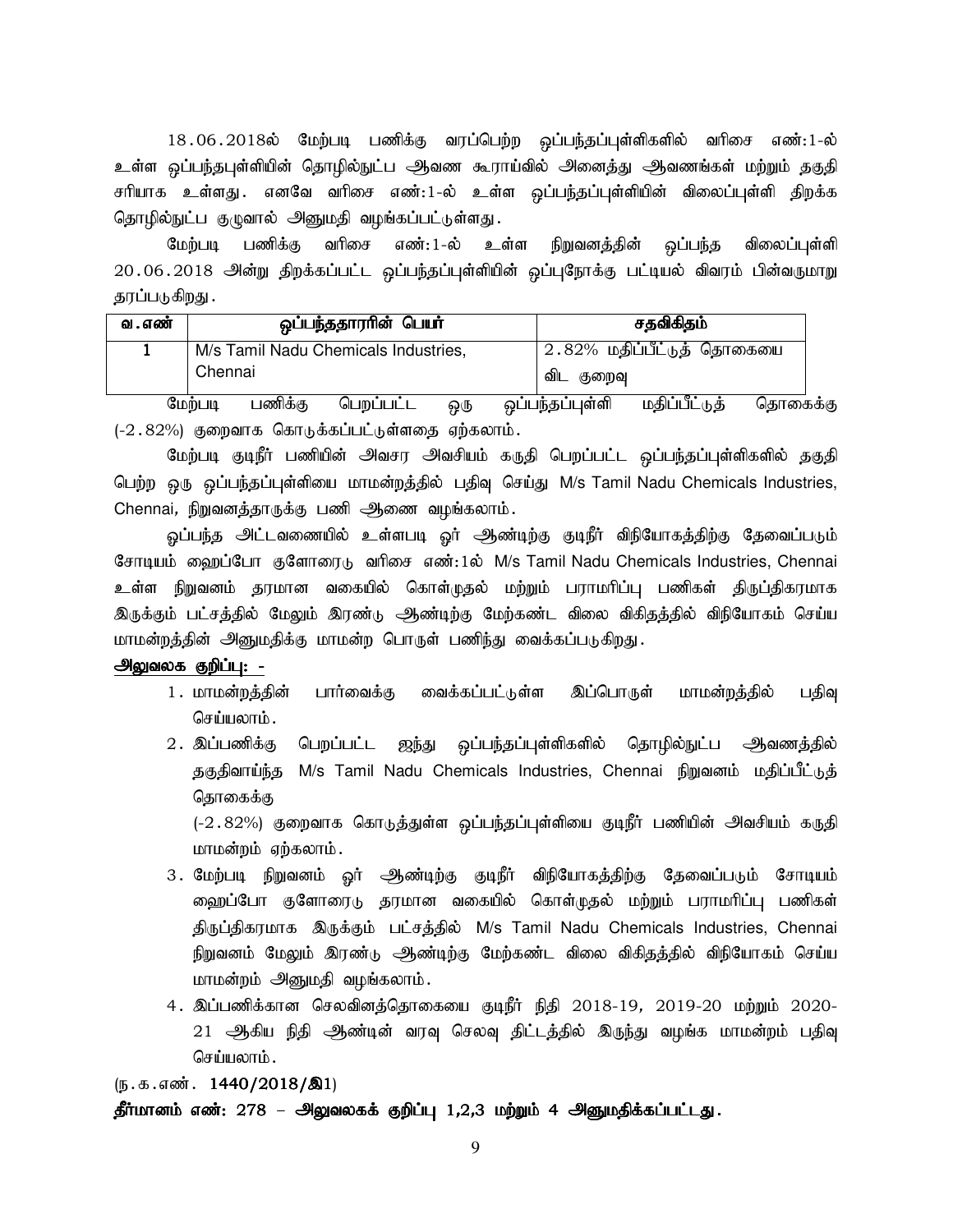(9) வேலூர் மாநகராட்சி பொது நிதி 2017-18ன் கீழ் மேற்கொள்ளப்பட்ட பணிகளுக்கு மாநகராட்சி அணையர் அவர்கள் முன்அனுமதியாக அன்று 20.11.2017, 28.11.2017 ஆகிய தேதிகளில் வழங்கப்பட்டு, பணியின் அவசியம் கருதி பின்வரும் இரண்டு பணிகளுக்கு 23.01.2018 அன்று ஒப்பந்தப்புள்ளிகள் பெறப்பட்டு நிலுவையில் உள்ளது, இப்பணிக்கு மாமன்றத்தின் பின்ஏற்பு நிர்வாக அனுமதி வழங்க மாமன்ற பொருள் வைக்கப்படுகிறது.

| வ.<br>எண் | பணியின் பெயர்                                                                                                         | மதிப்பீட்டுத் தொகை<br>ரு . லட்சத்தில் |
|-----------|-----------------------------------------------------------------------------------------------------------------------|---------------------------------------|
| 1.        | வார்டு எண். 16 ஆற்காடு சாலை எல்ஐசி<br>அலுவலகம் முதல் சைதாப்பேட்டை முருகன்<br>கோவில் வரை புதியதாக கால்வாய் கட்டுதல் பண | 18.00                                 |
| 2.        | வார்டு எண். 47 சித்தேரி ஆஞ்சநேயர் கோயில்<br>தெருவில் மழைநீர் கால்வாய் மற்றும் சிறுபாலம்<br>கட்டுதல் பணி               | 9.00                                  |

அலுவலக குறிப்பு:-

1. மாமன்றத்தின் பார்வைக்கு வைக்கப்பட்டுள்ள இப்பொருள் மாமன்றம் பதிவு செய்யலாம்.

2. மேற்படி இப்பணிகளுக்கு மாமன்றம் பின்ஏற்பு நிர்வாக அனுமதி வழங்கலாம்.

3. இப்பணிகளுக்கு செலவினத்தொகை் பொதுநிதி 2017-18-ன் கீழ் வழங்க மாமன்றம் அனுமதி வழங்கலாம் .

 $(\mathbf{b}.\mathbf{a}.\mathbf{a} \cdot \mathbf{w}$  . 2202/2017/ $\mathbf{1})$ 

தீர்மானம் எண்: 279 – அலுவலகக் குறிப்பு 1,2 மற்றும் 3 அனுமதிக்கப்பட்டது.

(10) வேலூர் மாநகராட்சி பொது நிதி மற்றும் குடிநீர் நிதி 2017-18ன் கீழ் மேற்கொள்ளப்பட்ட பணிகளுக்கு மாநகராட்சி அணையர் அவர்கள் முன்அனுமதியாக அன்று 21.12.2017,  $02.11.2017$ ,  $12.12.2017$  ஆகிய தேதிகளில் வழங்கப்பட்டு, பணியின் அவசியம் கருதி பின்வரும் முன்று பணிகளுக்கு 06.02.2018 அன்று ஒப்பந்தப்புள்ளிகள் பெறப்பட்டு நிலுவையில் உள்ளது, இப்பணிக்கு மாமன்றத்தின் பின்ஏற்பு நிர்வாக அனுமதி வழங்க மாமன்ற பொருள் வைக்கப்படுகிறது .

| ഖ.  | பணியின் பெயர்                                | மதிப்பீட்டுத் தொகை |
|-----|----------------------------------------------|--------------------|
| எண் |                                              | ரு . லட்சத்தில்    |
| 1.  | வார்டு எண். 48 திருவள்ளுவர் நகரில் தார் சாலை | 14.90              |
|     | மற்றும் மழைநீர் கால்வாய் அமைத்தல் பணி        |                    |
| 2.  | வேலூர் மாநகராட்சி, மண்டலம்-4க்குட்பட்ட       |                    |
|     | பச்சையம்மன் கோயில் அருகில் பாலாற்றில்        |                    |
|     | அமைந்துள்ள கிணற்றில் 12.5எச்.பி மோட்டார்     | 18.50              |
|     | பொருத்தி பைப்லைன் மற்றும் கேபிள் அமைத்து     |                    |
|     | தரைதள தொட்டிக்கு குடிநீர் வினியோகம் செய்தல்  |                    |
| 3   | மண்டலம்-4 வார்டு எண். 51, 52, 53 மற்றும் 54  | 16.50              |
|     | ஆகிய பகுதிகளுக்கு செல்லும் மெயின் பைப்லைன்   |                    |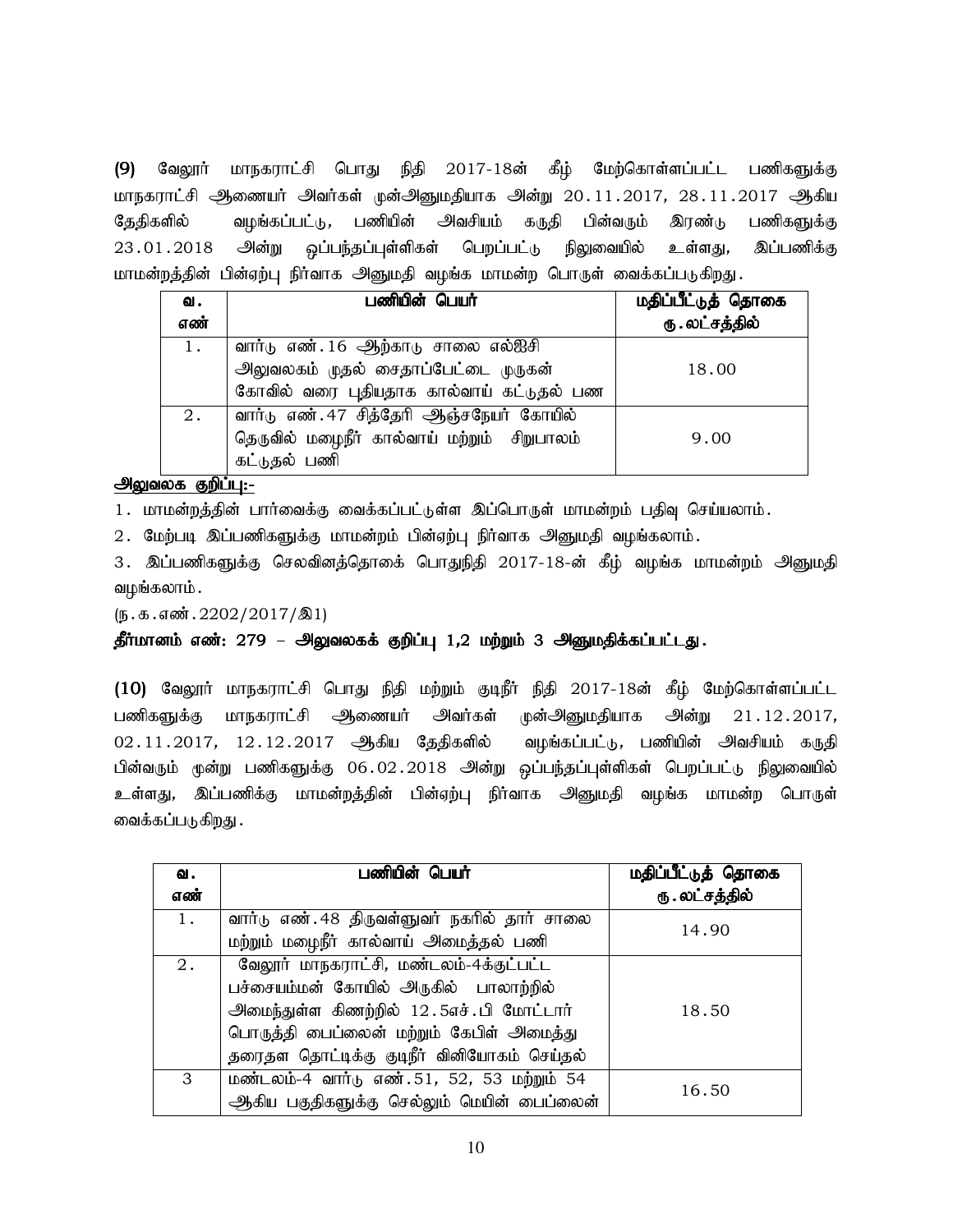| கஸ்பா இரயில்வே கேட் அருகில் மேம்பாலம் |  |
|---------------------------------------|--|
| , அருகில் உள்ள பைப்லைன் புதியதாக      |  |
| மாற்றியமைத்தல் பணி                    |  |

1. மாமன்றத்தின் பார்வைக்கு வைக்கப்பட்டுள்ள இப்பொருள் மாமன்றம் பதிவு செய்யலாம்.

2. மேற்படி இப்பணிகளுக்கு மாமன்றம் பின்ஏற்பு நிர்வாக அனுமதி வழங்கலாம்.

3. இப்பணிகளுக்கு செலவினத்தொகை குடிநீர் நிதி மற்றும் பொதுநிதி 2017-18-ன் கீழ் வழங்க மாமன்றம் அனுமதி வழங்கலாம்.

 $(\mathfrak{h}.\mathfrak{g}.\mathfrak{g}.$ எண். 988/2017/இ1)

#### தீர்மானம் எண்: 280 – அலுவலகக் குறிப்பு 1,2 மற்றும் 3 அனுமதிக்கப்பட்டது.

 $(11)$  வேலூர் மாநகராட்சி அம்ருட் (AMRUT) 2016-17ன் கீழ் II-ம் கட்டப் பணிகள் (Phase-II) சிப்பம்-3 பணிக்கு ஒப்பந்தப்புள்ளி கோரி தேசிய அளவில் செய்திதாள் விளம்பரம் செய்யப்பட்டது. மேலும் நிர்வாக காரணங்களுக்காக ஒப்பந்தப்புள்ளி பெறப்படும் தேதியை 15.06.18-க்கு காலநீட்டிப்பு செய்து (Corrigendum) விளம்பரம் செய்யப்பட்டது. இதற்கானச் செய்திதாள் விளம்பர தொகை ரு.3,06,390/- தொகையை Accord Advertising Agencies, Chennai நிறுவனத்திற்கு வழங்க மாமன்றத்தின் அனுமதிக்காக பணிந்து சமர்ப்பிக்கப்படுகிறது.

### அலுவலக குறிப்பு: -

- 1. இப்பொருள் மாமன்றத்தில் பதிவு செய்யலாம்.
- 2. ஆம்ரூட்-2016-17 கட்டம்-II (Phase-II) சிப்பம்-3 பணிக்கு ஒப்பந்தப்புள்ளி காலநீட்டிப்பு செய்து (Corrigendum) செய்திதாளில் விளம்பரம் செய்ததற்கு விளம்பரத் தொகை ரு 3,06,390/- பாதாள சாக்கடை திட்டம் வைப்பு தொகை மற்றும் கேட்பு தொகை அல்லது வருவாய் நிதி/குடிநீர் நிதியிலிருந்து வழங்க மாமன்றம் அனுமதி வழங்கலாம்.

 $(\mathbf{b} \cdot \mathbf{b} \cdot \mathbf{s} \cdot \mathbf{a} \cdot \mathbf{c} \cdot \mathbf{a} \cdot \mathbf{b} \cdot \mathbf{c} \cdot \mathbf{c} \cdot \mathbf{b} \cdot \mathbf{c} \cdot \mathbf{c} \cdot \mathbf{c} \cdot \mathbf{c} \cdot \mathbf{c} \cdot \mathbf{c} \cdot \mathbf{c} \cdot \mathbf{c} \cdot \mathbf{c} \cdot \mathbf{c} \cdot \mathbf{c} \cdot \mathbf{c} \cdot \mathbf{c} \cdot \mathbf{c} \cdot \mathbf{c} \cdot \mathbf{c} \cdot \mathbf{c} \cdot \mathbf{$ 

தீர்மானம் எண்: 281 – அலுவலகக் குறிப்பு 1 மற்றும் 2 அனுமதிக்கப்பட்டது.

(12) வேலூர் மாநகராட்சி குடிநீர் நிதி 2018-19ன் கீழ் Supply of Sodium Hypo Chloride Liquid (Bleaching Liquid) and Maintenance of Sodium Hypochlorite injection Pump பணிகளுக்கு <u>ஒ</u>ப்பந்தப்புள்ளி கோரி மாநில அளவில் செய்திதாள் விளம்பரம் செய்யப்பட்டது . இதற்கானச் செய்திதாள் விளம்பர தொகை ரு. 86625/- தொகையை Accord Advertising Agencies, Chennai நிறுவனத்திற்கு வழங்க மாமன்ற பொருள் அனுமதிக்கு சமா்ப்பிக்கப்படுகிறது.

## <u>அலுவலக</u> குறிப்பு: -

- 1. இப்பொருள் மாமன்றத்தில் பதிவு செய்யலாம்.
- 2. Supply of Sodium Hypo Chloride Liquid (Bleaching Liquid) and Maintenance of Sodium Hypochlorite injection Pump பணிகளுக்கு ஒப்பந்தப்புள்ளி கோரி செய்திதாளில் விளம்பரத் தொகை ரு.86625/-யை 2018-19ன் வருவாய் நிதி/குடிநீர் நிதியிலிருந்து வழங்க மாமன்றம் அனுமதி வழங்கலாம்.

 $(\mathbb{F} \cdot \mathbb{F} \cdot \mathbb{F} \cdot \mathbb{F} \cdot \mathbb{F} \cdot \mathbb{F} \cdot \mathbb{F} \cdot \mathbb{F} \cdot \mathbb{F} \cdot \mathbb{F} \cdot \mathbb{F} \cdot \mathbb{F} \cdot \mathbb{F} \cdot \mathbb{F} \cdot \mathbb{F} \cdot \mathbb{F} \cdot \mathbb{F} \cdot \mathbb{F} \cdot \mathbb{F} \cdot \mathbb{F} \cdot \mathbb{F} \cdot \mathbb{F} \cdot \mathbb{F} \cdot \mathbb{F} \cdot \mathbb{F} \cdot \mathbb{F} \cdot \mathbb{F} \cdot \mathbb{$ 

#### தீர்மானம் எண்: 282 – அலுவலகக் குறிப்பு 1 மற்றும் 2 அனுமதிக்கப்பட்டது.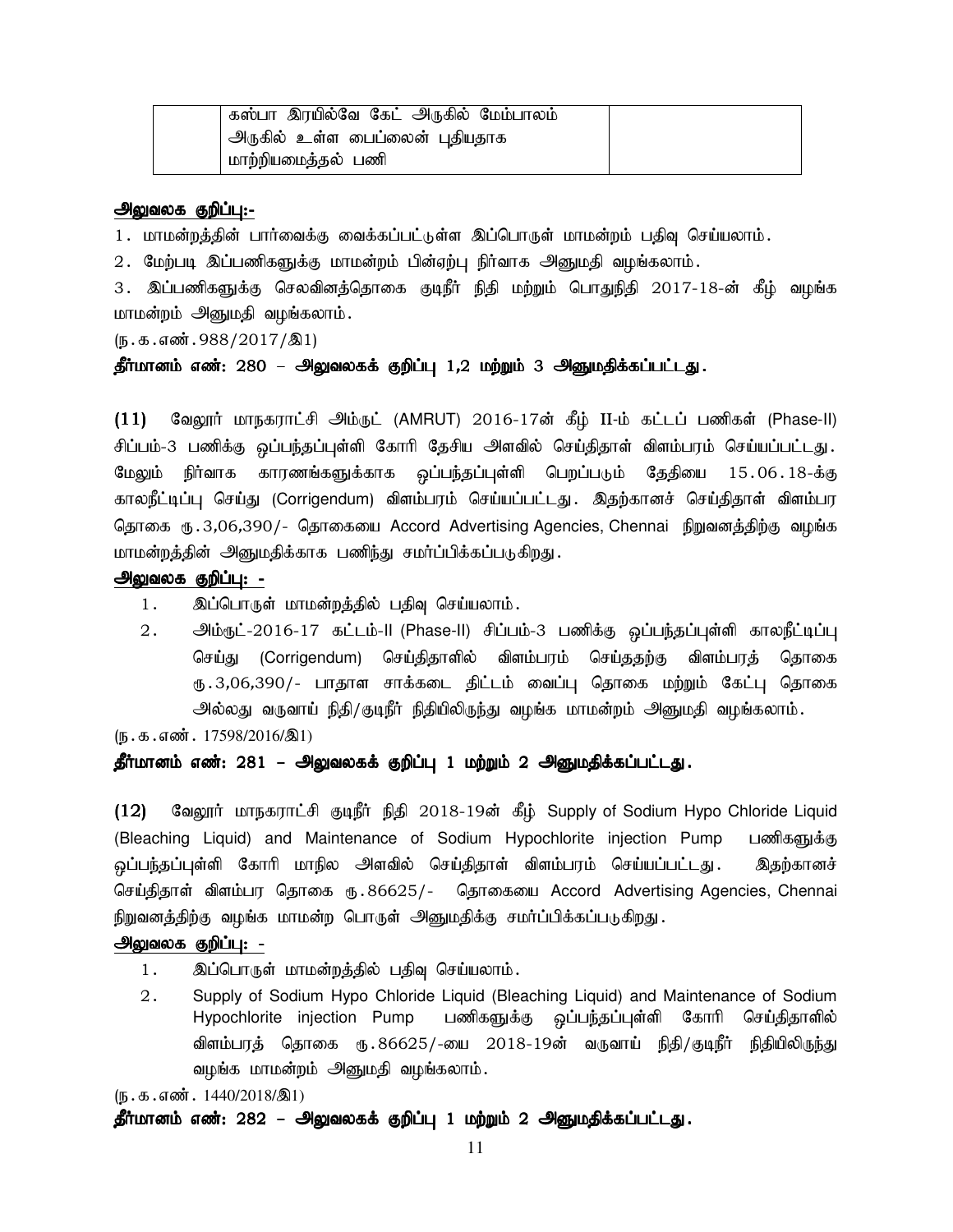(13) வேலூர் மாநகராட்சி அம்ருட் (AMRUT) 2016-17ன் கீழ் பாதாள சாக்கடை திட்டம் பகுதி III-ம் கட்டப் பணிகளுக்கு ஒப்பந்தப்புள்ளி கோரி தேசிய அளவில் செய்திதாள் விளம்பரம் செய்யப்பட்டது . இதறகானச் செய்திதாள் விளம்பர தொகை ரூ . 2206008/- தொகையை Accord Advertising Agencies, Chennai நிறுவனத்திற்கு வழங்க மாமன்றத்தின் அனுமதிக்காக பணிந்து சமர்ப்பிக்கப்படுகிறது .

#### அலுவலக குறிப்பு: -

- 1. இப்பொருள் மாமன்றத்தில் பதிவு செய்யலாம்.
- 2. அம்ரூட்-2016-17 திட்டத்தின் கீழ் பாதாள சாக்கடை திட்டம் பகுதி-III-ம் கட்டப்பணிகளுக்கு ஒப்பந்தப்புள்ளி கோரி செய்திதாளில் விளம்பரத் தொகை ரு.2206008/-யை பாதாள சாக்கடை திட்டம் வைப்பு தொகை மற்றும் கேட்பு தொகை அல்லது வருவாய் நிதி/குடிநீர் நிதியிலிருந்து வழங்க மாமன்றம் அனுமதி வழங்கலாம்.

 $(\mathbb{F} \cdot \mathbb{F} \cdot \mathbb{F} \cdot \mathbb{F} \cdot \mathbb{F} \cdot \mathbb{F} \cdot \mathbb{F} \cdot \mathbb{F} \cdot \mathbb{F} \cdot \mathbb{F} \cdot \mathbb{F} \cdot \mathbb{F} \cdot \mathbb{F} \cdot \mathbb{F} \cdot \mathbb{F} \cdot \mathbb{F} \cdot \mathbb{F} \cdot \mathbb{F} \cdot \mathbb{F} \cdot \mathbb{F} \cdot \mathbb{F} \cdot \mathbb{F} \cdot \mathbb{F} \cdot \mathbb{F} \cdot \mathbb{F} \cdot \mathbb{F} \cdot \mathbb{F} \cdot \mathbb{$ 

### தீர்மானம் எண்: 283 – அலுவலகக் குறிப்பு 1 மற்றும் 2 அனுமதிக்கப்பட்டது.

(14) வேலூர் மாநகராட்சி, பொதுநிதியின் கீழ் கோடை வெயில் தாக்கம் அதிகமாக இருப்பதால் வெயிலால் ஏற்படும் பாதிப்பு குறித்து விழிப்புணர்வு பேனர் 8 x 8 அளவில் 10 எண்ணிக்கை பேனர் சப்ளை செய்ய / செய்து கொடுக்கும் பணிக்கு மதிப்பீட்டுத் தொகை ரு.50,000/- உள்ளுர் விலைப்புள்ளிகள் முலம் கோரவும் மேற்படி தொகைக்கு நிர்வாக அனுமதியும் மாநகராட்சி ஆணையர் அவர்கள் 26.03.2018ல் நிர்வாக அனுமதி பெறப்பட்டு உள்ளூர் விலைப்புள்ளியாக  $10.04.2018$ ல் விலைப்புள்ளி கோரப்பட்டது.

பெறப்பட்ட முன்று விலைப்புள்ளிகள் ஒப்புநோக்கு பட்டியல் விவரம் பின்வருமாறு

| வ.<br>எண் | நிறுவனத்தின் பெயர்                                                            | மொத்த தொகை      |
|-----------|-------------------------------------------------------------------------------|-----------------|
|           | M/s Kamala Arts,<br>No.44, Solauri Amman koil Street,<br>Kosapet, Vellore - 1 | сђ. 50.000/-    |
| 2.        | M/s Media Kitchens,<br>No.615, Krishna Nagar,<br>Vellroe -1.                  | $(D.55,440)$ -  |
| 3.        | M/s Neela Arts,<br>No.LPM Street, Arni Road,<br>Vellore - 1                   | $(B.57, 120)$ - |

மேற்படி பணிக்கு பெறப்பட்ட முன்று விலைப்புள்ளிகளில் குறைவாக அளிக்கப்பட்டுள்ள M/s Kamala Arts, No.44, Solauri Amman koil Street, Kosapet, Vellore - 1 நிறுவனம் ரு.50,000/- யை ஏற்கலாம். மாமன்றத்தின் அனுமதிக்கு மாமன்றப் பொருள் பணிந்து வைக்கப்படுகிறது.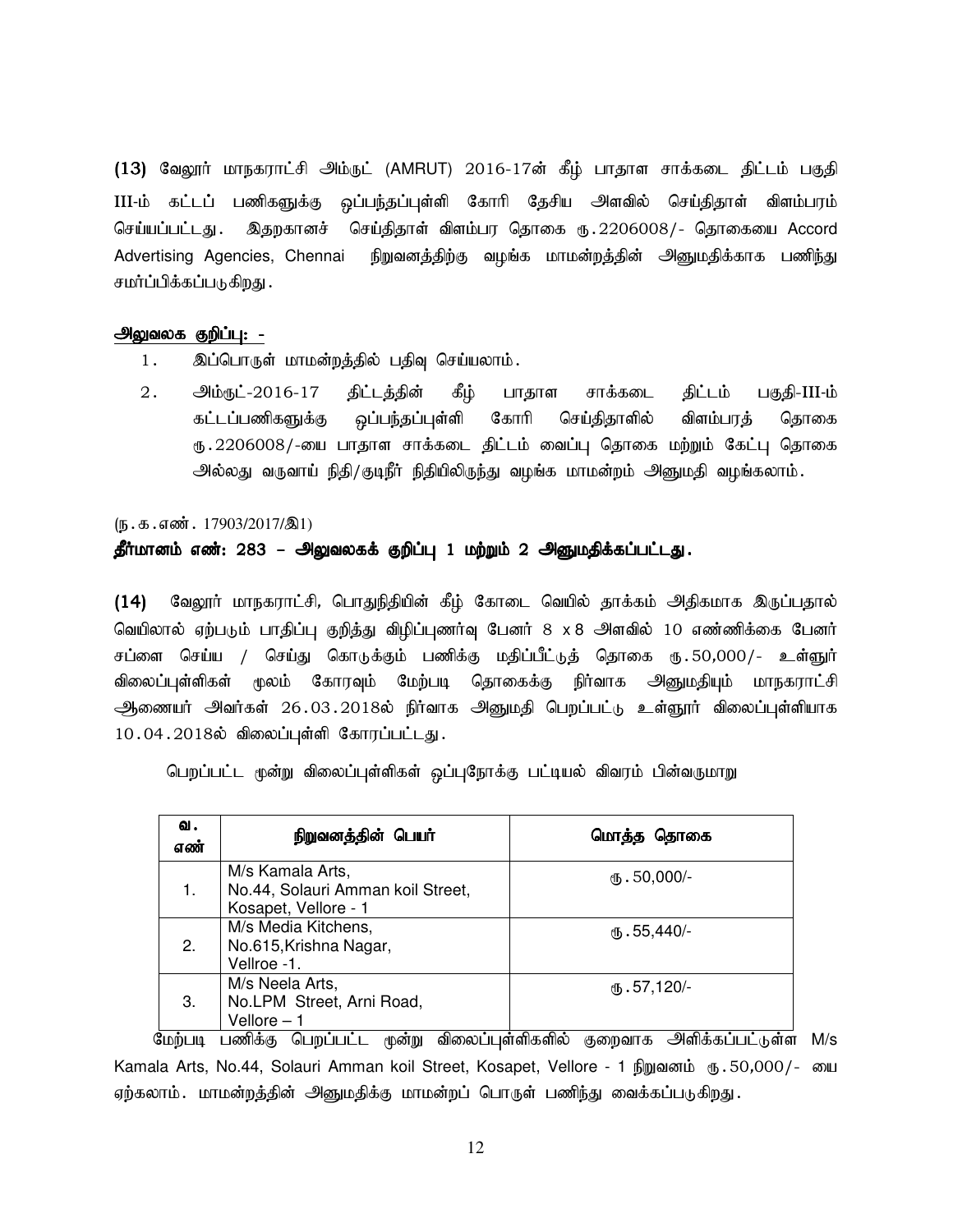- 1. மாமன்றத்தின் பார்வைக்கு வைக்கப்பட்டுள்ள இப் பொருள் மாமன்றத்தில் பதிவு செய்யலாம்.
- $2.$   $\,$  தகுதி பெற்ற மூன்று விலைப்புள்ளிகளில் குறைவாக விலைப்புள்ளி அளித்துள்ள M/s Kamala Arts, No.44, Solauri Amman koil Street, Kosapet, Vellore - 1 เป็ญฌดตน้ அவர்களின் விலைப்புள்ளியை மாமன்றம் ஏற்கலாம்.
- 3. இப்பணியின் பட்டியல் செலவினத்தொகை பொதுநிதி 2018-19-ல் வரவு செலவு திட்டத்தில் வழங்கவும் மாமன்றம் அனுமதி வழங்கலாம்.

 $(5.5.5.5\,\text{m}$ : 1050/2018/எச்1)

### தீர்மானம் எண்: 284 – அலுவலகக் குறிப்பு 1,2 மற்றும் 3 அனுமதிக்கப்பட்டது.

(15) வேலூர் மாநகராட்சியில் மத்திய மற்றும் மாநில அரசுகளின் பங்களிப்புடன் ஸ்மார்ட் சிட்டி பணிகள் (Smart City Mission) மேற்கொள்ள அரசாணை எண்:G.O.(Ms)Bl.112 பிறப்பிக்கப்பட்டு, கேர்ந்தெடுக்கப்பட்ட பணிகளுக்கு கிட்ட அிிக்கை கயாரிக்கும் பணி நடைபெற்று வருகிறது. மேலும் மாநகராட்சியின் பயன்பாட்டில் உள்ள பழைய பேருந்து நிலையமானது 41 பேருந்து நிறுத்த தடங்களுடன் ``B'' வகையை சார்ந்ததாக உள்ளது .தினசரி பேருந்து நிலையத்திற்கு 650-க்கும் மேற்பட்ட பேருந்துகள் வந்துசெல்கின்றன. இப்பேருந்து நிலையத்தில் மழைநீர் வடிகால் வசதி செய்தல் நவீன கழிப்பறையுடன் கூடிய குளியலறை கட்டுதல் மற்றும் பயணியர் வசதிகளை கருத்தில்கொண்டு கூடுதல் வணிக கடைகளை கட்டுதல் அிகிய மேம்பாட்டு பணிகளை செய்திட தொடர்ந்து பொதுமக்களும் முக்கிய பிரமுகர்களும் வலியுறுத்தியுள்ளனர். மேற்படி பழைய பேருந்து நிலையத்தினை மறுகட்மைப்பு பணியுடன் மருத்துவமனைக்கு வரும் பொதுமக்கள் தங்கும் வசதியுடன் கூடிய விடுதி அமைத்திடவும் இப்பணிகளை Smart City திட்டத்தின் கீழ் செய்திடவும் நகராட்சி நிர்வாக அிணையர், சென்னை அவர்கள் ஆய்வுக்கூட்டத்தில் அறிவுறுத்திப்பட்டுள்ளது. மேலும் இத்திட்டத்திற்கான DPR யை விரைந்து சமர்ப்பிக்க அரசு செயலர் மற்றும் நகராட்சி நிர்வாக அணையர் அவர்களின் ஸ்மார்ட் சிட்டி திட்ட மாதாந்திர திட்ட ஆய்வுக்கூட்டத்தில் அறிவுறுத்தப்பட்டது.

எனவே மேற்படி பணிக்கு சர்வே அறிக்கை, வடிவமைப்பு மற்றும் கணக்கீட்டுடன் கூடிய திட்ட மதிப்பீடு தயார் செய்யும் பணி செய்திட தனியார் கலந்தாலோசகர் நியமிக்க வேண்டியுள்ளது. இதற்கான உத்தேச மதிப்பீட்டு தொகையாக ரு.9.50/-இலட்சம் கண்க்கீடப்பட்டுள்ளது.

| SI. No. | Name of work                                                                                                                                                                   | <b>Particulars</b>                                                                                                                                             | Proposed<br><b>Project cost</b><br>(Rs. Lakhs) |
|---------|--------------------------------------------------------------------------------------------------------------------------------------------------------------------------------|----------------------------------------------------------------------------------------------------------------------------------------------------------------|------------------------------------------------|
|         | Appointment of Consultant for preparation<br>of DPR and Bid Process Management<br>for development of Old Bus Stand with<br>Commercial Complex and Lodging<br><b>Facilities</b> | Consultancy work for preparation<br>of DPR and Bid Process<br>Management for development of<br>Old Bus Stand with Commercial<br>Complex and Lodging Facilities | 9.50                                           |

மேற்படி பணிக்கான செலவினத்தொகைக்கு நிர்வாக அனுமதி வழங்க மாமன்ற பொருள் மாமன்ற அனுமதிக்கு பணிந்து சமர்ப்பிக்கப்படுகிறது.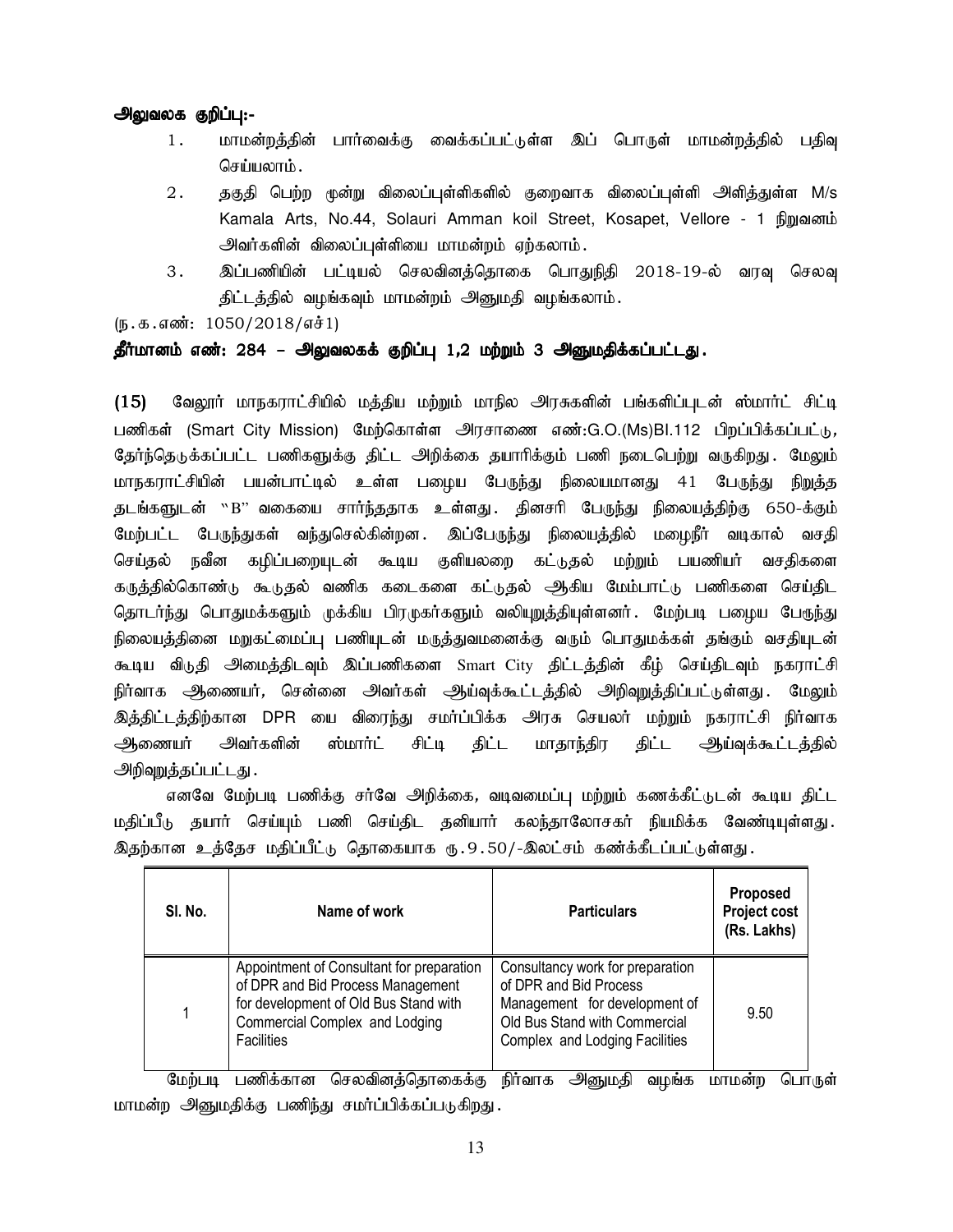- 1. மேற்படி பொருள் மாமன்றத்தில் பதிவு செய்யலாம்.
- 2. மேற்படி Smart City பணிகளுக்கு மாமன்றத்தின் நிர்வாக அனுமதி பெறலாம்.
- 3. மேற்படி திட்டக்களுக்கான செலவினக் கொகையினை Smart city Mission நிதியிலிருந்து மேற்கொள்ள மாமன்றம் அனுமதி வழங்கலாம்.

 $(\mathbf{b}.\mathbf{a}.\mathbf{a} \cdot \mathbf{w}.\mathbf{b}.\mathbf{c}209/2017/\mathbf{S}1)$ 

#### தீர்மானம் எண்: 285 – அலுவலகக் குறிப்பு 1,2 மற்றும் 3 அனுமதிக்கப்பட்டது.

 $(16)$  கேலூர் மாநகராட்சி IGFF 2016-17ன் கீழ் விருபாட்சிபுரம், கன்னிகாபுரம் பகுதியில் சுகாதார பணியாளர்கள் குடியிருப்பு கட்டிடம் கட்டுதல் பணிக்கு மதிப்பீட்டு தொகை ரு.250.00 இலட்சத்திற்கு மாமன்ற தீர்மான எண்.190 நாள்.08.05.2017ல் நிர்வாக அனுமதி வழங்கப்பட்டு, நகராட்சி நிர்வாக அணையர், சென்னை அவர்களின் செயல்முறைகளில் ந.க.எண்:12425/2017/P2 நாள்:31.05.2017 நிர்வாக அனுமதி வழங்கப்பட்டு ஒப்பந்தபுள்ளி e-Tender மூலம முதல் அீழைப்பாக 22.01.2018 மற்றும் இரண்டாவது அீழைப்பாக 24.04.2018 அன்று கோரப்பட்டது.

பெறப்பட்ட ஒரு ஒப்பந்தப்புள்ளியின் விவரம் பின்வருமாறு

 $1.$  M/S.A.G.சந்திரசேகரன், நிறுவனம் எண். $1/126$ , காந்தி ரோடு, <u>அரியூர்,</u> வேலூர்-632105

பெறப்பட்ட 1 ஒப்பந்தப்புள்ளியின் தொழில்நுட்ப அவணங்களை அூய்வுசெய்து அங்வு செய்யப்பட்ட விவரத்தை தொழில்நுட்ப குழுவின் முடிவு அறிக்கை பின்வருமாறு

| ഖ.<br>எண். | நிறுவன <u>த்</u> தின் பெயர்                                                         | இணைக்கப்பட்ட சான்றுகள் விவரம்                                                                                                                                |
|------------|-------------------------------------------------------------------------------------|--------------------------------------------------------------------------------------------------------------------------------------------------------------|
|            | M/S.A.G.சந்திரசேகரன்,<br>எண். 1/126, காந்தி ரோடு,<br><u>அரியூர், வேலூர்-632105.</u> | ஒப்புநோக்கு பட்டியல்படி வரிசை எண். 1 முதல் 13<br>வரை அனைத்து ஆவணங்களும் சரியாக உள்ளது.<br>டேவணித் தொகை 1% (ரு. 2,50,000/-)<br>செ <u>லுக்க</u> ப்பட்டுள்ளது . |

02.05.2018y; Bkw;go gzpf;F tug;bgw;w xU xg;ge;jg[s;spapd; bjhHpy;El;g ஆவணங்கள் அனைத்தும் கூராய்வில் அனைத்தும் சரியாக உள்ளது .ஏன தொழில் நுட்ப குழு 02.05.2018ல் பரிந்துரை செய்து ஒரு ஒப்பந்தப்புள்ளியின் விலைப்புள்ளி திறக்க அனுமதி வழங்கப்பட்டுள்ளது .

மேற்படி பணிக்கு ஒரு ஒப்பந்ததாரரின் ஒப்பந்த விலைப்புள்ளி 03.05.2018 அன்று மாலை 3:30 மணிக்கு திறக்கப்பட்ட ஒப்பந்தப்புள்ளியின் ஒப்புநோக்கு பட்டியல் விவரம் பின்வருமாறு தரப்படுகிறது .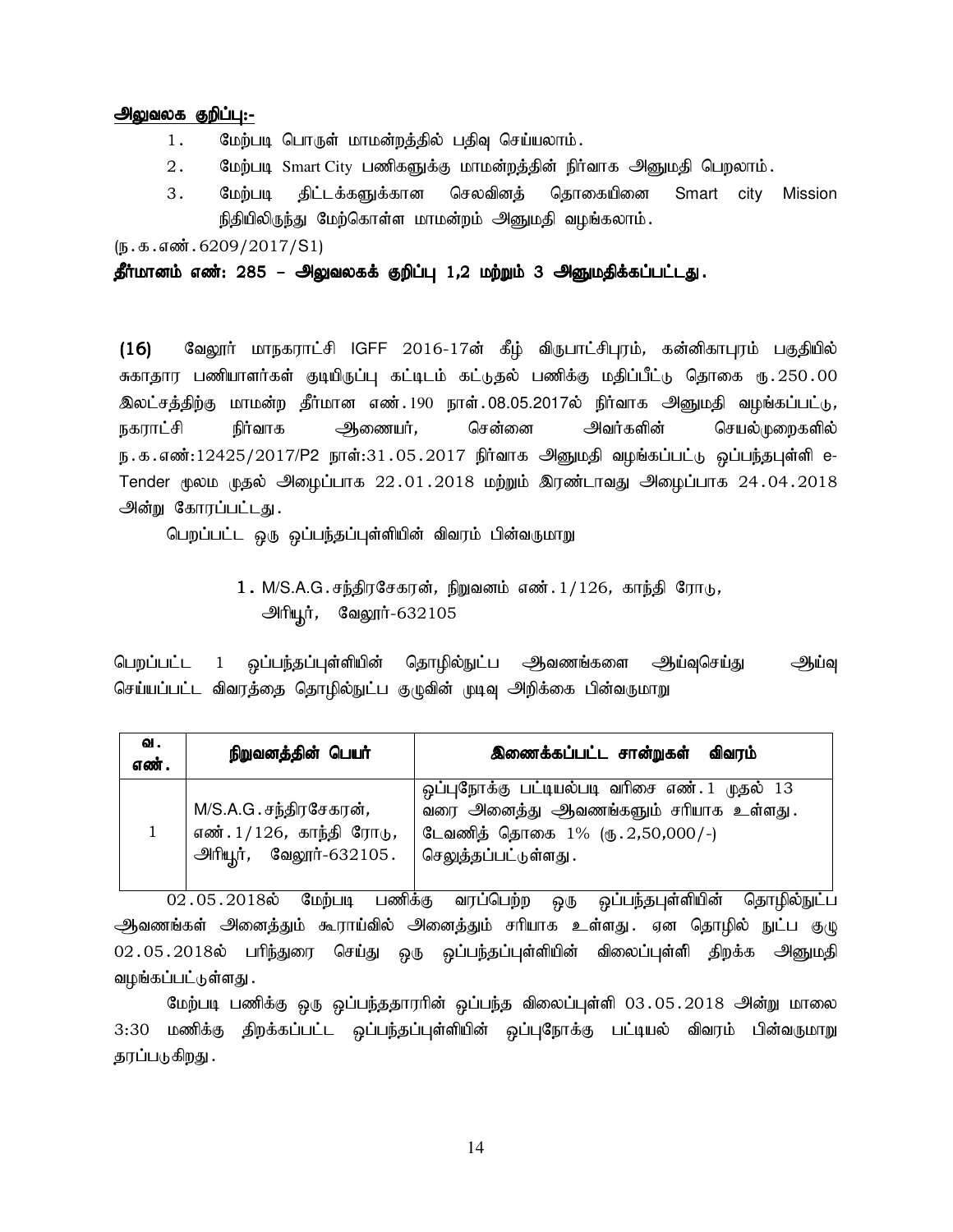| வ . எண் | ஒப்பந்ததாரரின் பெயர்                  | சதவிகிதம்                    |
|---------|---------------------------------------|------------------------------|
|         | M/S.A.G . சந்திரசேகரன் <i>,</i>       | <u>  5.53% மதிப்பீட்டுக்</u> |
|         | <sup>'</sup> எண். 1/126, காந்தி ரோடு, | .<br>தொகையை விட கூடுதல்      |
|         | <u> அரியூர்,</u> வேலூர்-632105        |                              |

மேற்படி பணிக்கு பெறப்பட்ட ஒப்பந்தப்புள்ளியில் கூடுதல் விலை விகிதத்தில் (+5.53%) கொடுக்கப்பட்டுள்ள M/S.A.G.சந்திரசேகரன், வேலூர் நிறுவனம் 24.05.2018ல் விலைகுறைப்பு கடிதம் வழங்கப்பட்டதற்கு பதில் கடிதமாக M/S.A.G.சந்திரசேகரன், வேலூர், நிறுவனம் தனது 07.06.2018ம் நாளிட்ட விலைக்குறைப்பு கடிதத்தில் மதிப்பீட்டுத் தொகையை விட (+5.53%) கூடுதலாக கொடுத்துள்ளதை (+3.53%) விலைக் குறைப்பு செய்து (+2.00%) கூடுதல் விகிகதத்தில் பணிகள் செய்ய சம்மதம் தெரிவித்துள்ளார்.

பொறியியல் கையேடு அத்தியம் II, பத்தி, 2.72 முதல் அழைப்பில் 5% மதிப்பீட்டிற்கு கூடுதலாக தொகைக்கு ஒப்பந்தப்புள்ளி அளிந்திருந்தாலும், அந்த ஒப்பந்தப்புள்ளியை மாமன்றம் ஏற்கலாம் என குறிப்பிடப்பட்டுள்ளது . ஆனால், வேலூர் மாநகராட்சியில் IGFF 2016-17 திட்டத்தின் கீழ் விருபாட்சிபுரம், கன்னிகாபுரம் பகுதியில் சுகாதார பணியாளர்கள் குடியிருப்பு கட்டிடம் கட்டுதல் பணிக்கான ஒப்பந்தப்புள்ளி இரண்டாவது அழைப்பில் கலந்து கொண்ட ஒரே <u>ஒரு ஒ</u>ப்பந்ததாரர் M/S.A.G.சந்திரசேகரன், நிறுவனம் மதிப்பீட்டுத் தொகையை விட 2.00% கூடுதல் தொகைக்கு (+2%) பணி செய்யலாம் என விலை குறைப்பு பேச்சு வார்த்தையில் சம்மதக் கடிதம் அி்த்துள்ளதன்படி அந்நிறுவனத்தின் ஒப்பந்தப்புள்ளியை ஏற்று பணி ஆணை வழங்க மாமன்றத்தின் அனுமதிக்கு மாமன்ற பொருள் பணிந்து வைக்கப்படுகிறது.

#### அலுவலக குறிப்பு: -

- 5. மாமன்றத்தின் பார்வைக்கு வைக்கப்பட்டுள்ள இப்பொருள் மாமன்றத்தில் பதிவு செய்யலாம்.
- 6. இரண்டாவது அழைப்பில் பெறப்பட்ட ஒரே ஒப்பந்தப்புள்ளிக்கு விலை குறைப்பு பேச்சு வார்த்தையில் மதிப்பீட்டுத் தொகையை விட 2% கூடுதல் தொகைக்கு(+2%) பணி செய்யலாம் என சம்மதக் கடிதம் அளித்துள்ள M/S.A.G.சந்திரசேகரன், வேலூர், நிறுவனத்தின் ஒப்பந்தப்புள்ளியை மாமன்றம் ஏற்கலாம்.
- 7. இப்பணிக்கான செலவினத்தொகையை IGFF 2016-17ன் திட்டத்தின் கீழ் ரு 200 00லட்சமும் மீதமுள்ள ரு 50 00 லட்சத்தை வருவாய் நிதியிலிருந்து வழங்க மாமன்றம் அனுமதிக்கலாம்.

## $(5.5.5.5\ldots).20305/2016)$ தீர்மானம் எண்: 286 – அலுவலகக் குறிப்பு 1,2 மற்றும் 3 அனுமதிக்கப்பட்டது.

(17) வேலூர் மாநகராட்சி பொது நிதி 2017-18-ன் கீழ் வேலூர் மாநகராட்சி வாகனம் TDJ610 – four wheel grease packing, Oil seal changing, Oil filter & Diesel Filter, spring plate Alteration, Tinkering work, Radiator over hauling, self motor, Dynamo over hauling, electrical works, Painting & works, மேற்கண்ட பகுதிகள் சரி செய்ய தயாரிக்கப்பட்ட மதிப்பீட்டுத் தொகை ரூ. 48,550/-க்கு தோராயமாக கணக்கீடு செய்யப்பட்டுள்ளது. இத்தொகையை 2018-19-ம் ஆண்டிற்கும் வரும்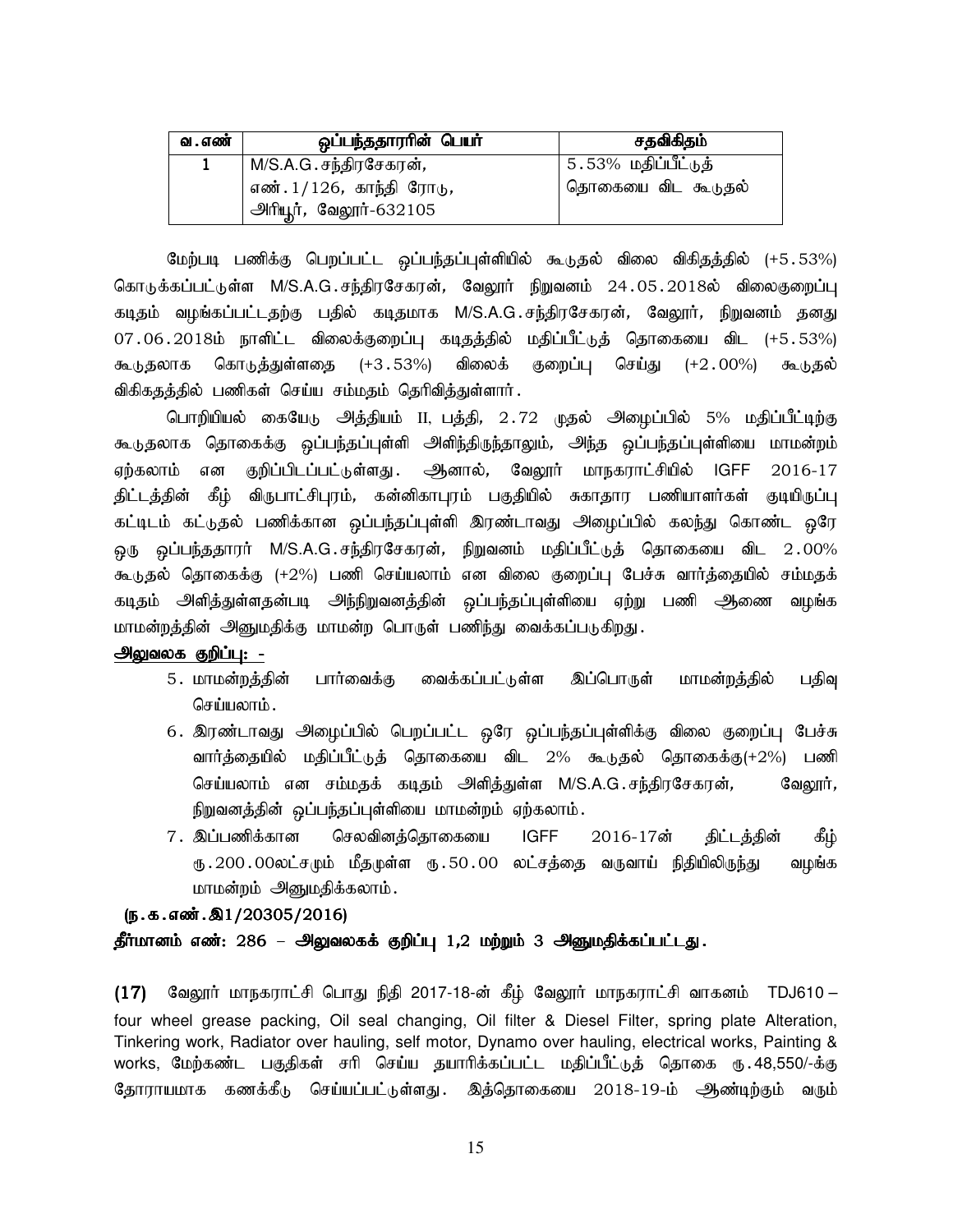பொது நிதியில் பயன்படுத்த மாமன்றத்தின் அனுமதிக்கு மாமன்றப் பொருள் பணிந்து சமர்ப்பிக்கப்படுகிறது .

## அலுவலக குறிப்பு:-

1. இப்பொருள் மாமன்றத்தில் பதிவு செய்யலாம்.

 $2.$  இப்பணிக்கான செலவினத் தொகையை பொது நிதி  $2018$ -19ல் செலவு செய்யலாம்.  $(\mathfrak{h}.\mathfrak{g}.\mathfrak{g}.$ ளன். 96/2018/ $\mathfrak{A}1$ 

தீர்மானம் எண்: 287 – அலுவலகக் குறிப்பு 1 மற்றும் 2 அனுமதிக்கப்பட்டது.

(18) வேலூர் மாநகராட்சி பொது நிதி 2018-19ன் கீழ் வேலூர் மாநகராட்சி வாகனம் TN 23 BB 9054 க்கு Battery பணி பொது நிதியின் கீழ் மேற்கொள்ள தயாரிக்கப்பட்ட மதிப்பீட்டுத் தொகை ரு.12000/-க்கு ஆணையர் அவர்கள் நாள்.11.05.2018-ல் நிர்வாக அனுமதி வழங்கப்பட்டு, 29.05.2018 அன்று பெறப்பட்ட முன்று விலைப்புள்ளிகளின் ஒப்புநோக்கு பட்டியல் பின்வருமாறு

| வ . எண்        | ஒப்பந்ததாரரின் பெயர்                             | தொகை      | சதவிகிதம்                                            |
|----------------|--------------------------------------------------|-----------|------------------------------------------------------|
|                | M/s Vellore Battery Centre,<br>நிறுவனம், வேலூர்  |           | ரு. 12000   மதிப்பீட்டுத் தொகை விகிதம் $(0.00)$ (L1) |
| $\overline{2}$ | M/s Vellore Battery Care,<br>நிறுவனம், வேலூர்    | (B.12500) | மதிப்பீட்டுத் தொகையைவிட 4.17%<br>அதிகம் (L2)         |
| 3              | M/s The Auto Diesel<br>Service, நிறுவனம், வேலூர் | (D.12700) | மதிப்பீட்டுத் தொகையைவிட 5.83%<br>அதிகம் (L3)         |

M/s Vellore Battery Centre, நிறுவனம், வேலூர் (L1) ஒப்பந்ததாரர் மதிப்பீட்டு தொகை விகிதத்தில் அளித்துள்ள விலைப்புள்ளியை ஏற்க மாமன்றத்தின் அனுமதிக்கு மாமன்றப் பொருள் பணிந்து சமர்ப்பிக்கப்படுகிறது.

## அலுவலக குறிப்பு:-

- 1. இப்பொருள் மாமன்றத்தில் பதிவு செய்யலாம்.
- 2. இப்பணிக்கான செலவினத் தொகையை பொது நிதி 2018-19ல் செலவு செய்யலாம்.
- 3. பெறப்பட்ட விலைப்புள்ளிகளில் குறைந்த தொகைக்கான விலைப்புள்ளி அளித்துள்ள M/s Vellore Battery Centre, வேலூர் நிறுவனத்தின் விலைப்புள்ளியை ஏற்கலாம் .

 $(\mathbf{b}.\mathbf{b}.\mathbf{a}.\mathbf{a}$ ண். 1753/2018/E1)

## தீர்மானம் எண்: 288 – அலுவலகக் குறிப்பு 1,2 மற்றும் 3 அனுமதிக்கப்பட்டது.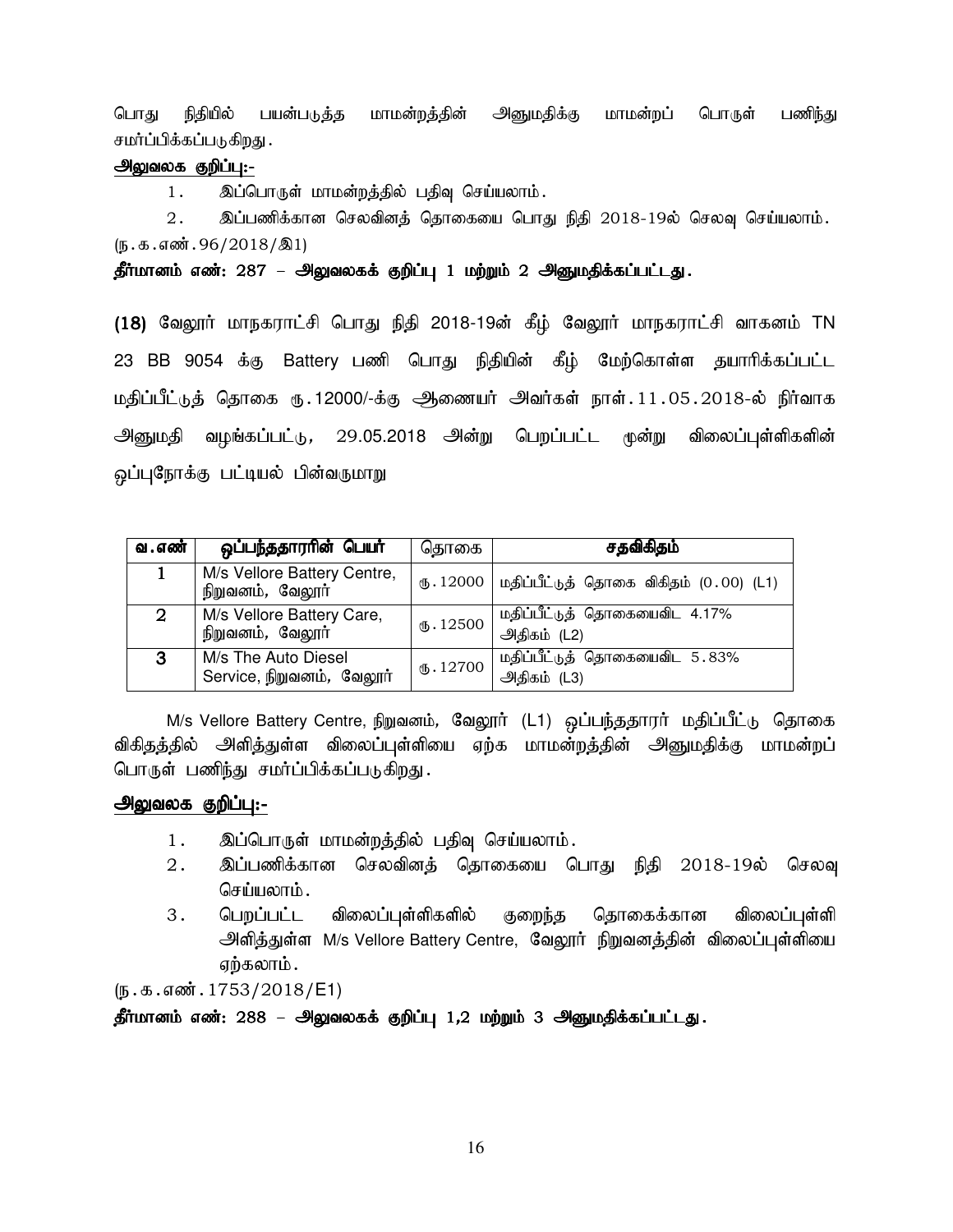(19) வேலூர் மாநகராட்சி பொது நிதி 2018-19ன் கீழ் வேலூர் மாநகராட்சி வாகனம் TN 23 AE 5771 க்கு Battery பணி பொது நிதியின் கீழ் மேற்கொள்ள தயாரிக்கப்பட்ட மதிப்பீட்டுத் தொகை ரு. 6400/-க்கு ஆணையர் அவர்கள் நாள். 26.03.2018-ல் நிர்வாக <u>அனுமதி</u> வழங்கப்பட்டு, 29.05.2018 அன்று பெறப்பட்ட முன்று விலைப்புள்ளிகளின் ஒப்புநோக்கு பட்டியல் பின்வருமாறு

| வ . எண் | ஒப்பந்ததாரரின் பெயர்                             | தொகை                 | சதவிகிதம்                                           |
|---------|--------------------------------------------------|----------------------|-----------------------------------------------------|
|         | M/s Vellore Battery Centre,<br>நிறுவனம், வேலூர்  |                      | ரு. 6400   மதிப்பீட்டுத் தொகை விகிதம் $(0.00)$ (L1) |
| 2       | M/s The Auto Diesel<br>Service, நிறுவனம், வேலூர் | <sub>(</sub> 15.6600 | மதிப்பீட்டுத் தொகையைவிட 3.13% அதிகம் (L2)           |
| 3       | M/s Vellore Battery Care,<br>நிறுவனம், வேலூர்    | (B.6700)             | மதிப்பீட்டுத் தொகையைவிட 4.69% அதிகம் (L3)           |

M/s Vellore Battery Centre, நிறுவனம், வேலூர் (L1) ஒப்பந்ததாரர் மதிப்பீட்டு தொகை விகிதத்தில் அளித்துள்ள விலைப்புள்ளியை ஏற்க மாமன்றத்தின் அனுமதிக்கு மாமன்றப் பொருள் பணிந்து சமர்ப்பிக்கப்படுகிறது.

#### அலுவலக குறிப்பு:-

- 1. இப்பொருள் மாமன்றத்தில் பதிவு செய்யலாம்.
- 2. இப்பணிக்கான செலவினத் தொகையை பொது நிதி 2018-19ல் செலவு செய்யலாம்.
- 3. பெறப்பட்ட விலைப்புள்ளிகளில் குறைந்த தொகைக்கான விலைப்புள்ளி அளித்துள்ள M/s Vellore Battery Centre, வேலூர் நிறுவனத்தின் விலைப்புள்ளியை ஏற்கலாம்.

 $(n.5.5.5)$ ன். 738/2018/E1)

#### தீர்மானம் எண்: 289 – அலுவலகக் குறிப்பு 1,2 மற்றும் 3 அனுமதிக்கப்பட்டது.

(20) வேலூர் மாநகராட்சி ஆணையாளரின் அலுவலக பயன்பாட்டிற்கு உபயோகப்படுத்தி வரும் Innova Car TN 23 CA 3601-வாகனத்திற்கு Oil Service & Oil Filter, Gasket புதியதாக மாற்றியதற்க்கும், Brake Shoe, Spring ஆகியவை மாற்றியதற்கும் செலவினத் தொகை ரு.8949/-(Toyota Lanson Motors Pvt Ltd., Katpadi அங்கீகரிக்கப்பட்ட விற்பனையாளர்) தொகையை ரொக்கமாக மாநகராட்சி ஓட்டுநர் திரு இத்தொகையை மேற்படி ஓட்டுநருக்கு வழங்க மாமன்ற அனுமதி கோரப்படுகிறது.

#### அலுவலக குறிப்பு:-

 $1.\text{m}$ மாமன்றம் அனுமதிக்கலாம்.

## ந.க.எண்.3015/18/இ1 தீர்மானம் எண்: 290 – அலுவலகக் குறிப்பு அனுமதிக்கப்பட்டது.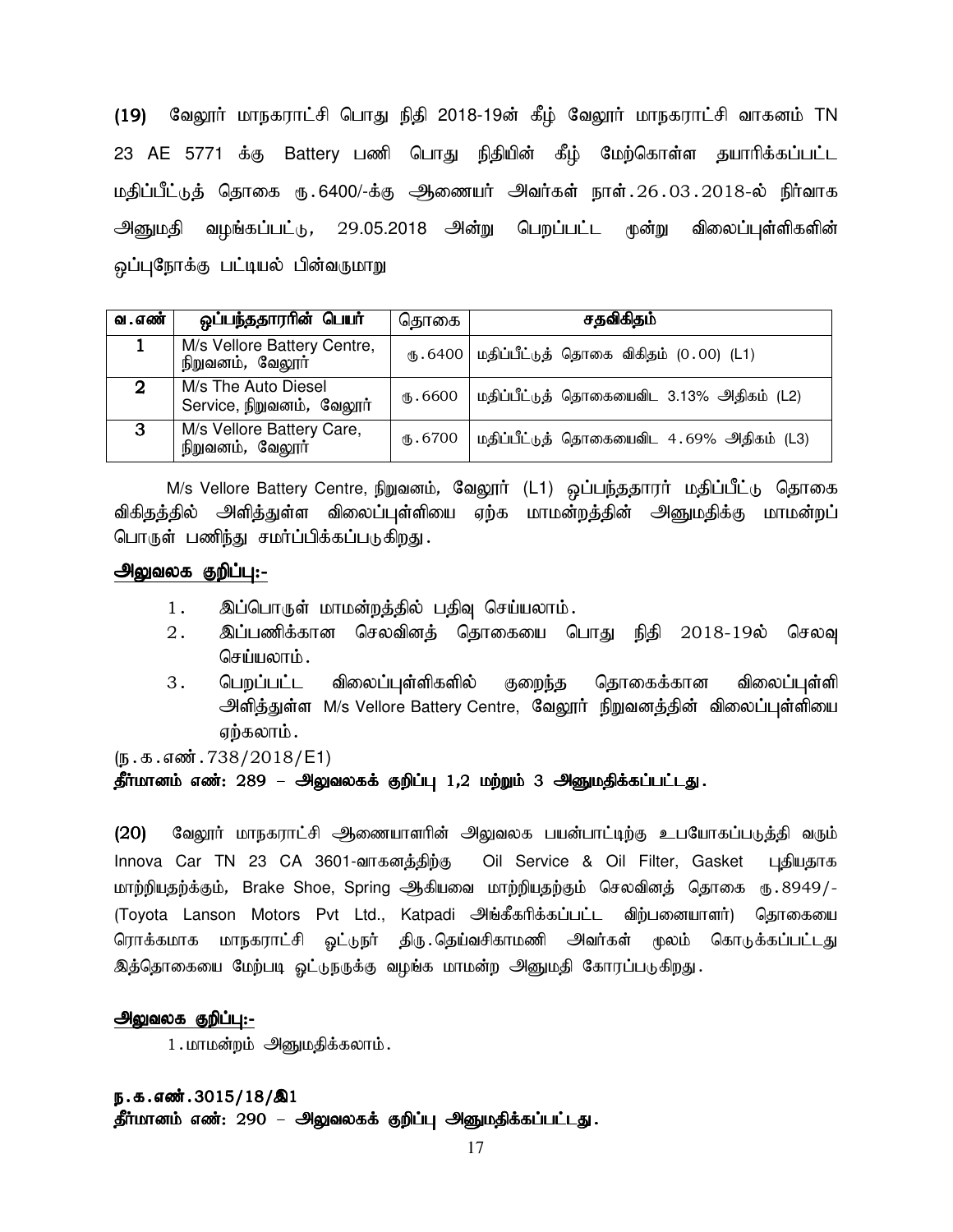(21) வேலூர் மாநகராட்சி பொது நிதி 2018-19ன் கீழ் வேலூர் மாநகராட்சி வாகனம் TN 23 AC 6873 க்கு Maintenance & Repair Works பணி பொது நிதியின் கீழ் மேற்கொள்ள தயாரிக்கப்பட்ட மதிப்பீட்டுத் தொகை ரு.5400/-க்கு ஆணையர் அவர்கள் நாள்.04.04.2018-ல் நிர்வாக அனுமதி வழங்கப்பட்டு, 29.05.2018 அன்று பெறப்பட்ட முன்று விலைப்புள்ளிகளின் ஒப்புநோக்கு பட்டியல் பின்வருமாறு

| வ . எண் | ஒப்பந்ததாரரின் பெயர்                                     | தொகை     | சதவிகிதம்                                         |
|---------|----------------------------------------------------------|----------|---------------------------------------------------|
|         | M/s Sri Balamurugan<br>Automobile,<br>நிறுவனம், வேலூர்   |          | ரு. 5400 மதிப்பீட்டுத் தொகை விகிதம் $(0.00)$ (L1) |
| 2       | M/s Sri Munirathinam<br>Automobiles, நிறுவனம்,<br>வேலூர் | (15.6000 | மதிப்பீட்டுத் தொகையைவிட 11.11% அதிகம் (L          |
| 3       | M/s Kumar Mehanical<br>Works,<br>நிறுவனம், வேலூர்        | (b.6430) | மதிப்பீட்டுத் தொகையைவிட 19.07% அதிகம் (           |

M/s Sri Balamurugan Automobile, நிறுவனம், வேலூர் (L1) ஒப்பந்ததாரர் மதிப்பீட்டு தொகை விகிதத்தில் அளித்துள்ள விலைப்புள்ளியை ஏற்க மாமன்றத்தின் அனுமதிக்கு மாமன்றப் பொருள் பணிந்து சமர்ப்பிக்கப்படுகிறது.

### அலுவலக குறிப்பு:-

- 1. இப்பொருள் மாமன்றத்தில் பதிவு செய்யலாம்.
- $2.$  இப்பணிக்கான செலவினத் தொகையை பொது நிதி  $2018$ -19ல் செலவு செய்யலாம்.
- 3. பெறப்பட்ட விலைப்புள்ளிகளில் குறைந்த தொகைக்கான விலைப்புள்ளி அளித்துள்ள M/s Sri Balamurugan Automobile, வேலூர் நிறுவனத்தின் விலைப்புள்ளியை ஏற்கலாம்.

 $(5.5.5.5\,\text{m}^3.98/2018/E1)$ 

தீர்மானம் எண்: 291 – அலுவலகக் குறிப்பு 1,2 மற்றும் 3 அனுமதிக்கப்பட்டது.

(22) மேலூர் மாநகராட்சி பொது நிதி 2018-19ன் கீழ் வேலூர் மாநகராட்சி வாகனம் TN 23 BA 9300 க்கு Battery பணி பொது நிதியின் கீழ் மேற்கொள்ள தயாரிக்கப்பட்ட மதிப்பீட்டுத் தொகை ரு.4900/-க்கு ஆணையர் அவர்கள் நாள்.04.04.2018-ல் நிர்வாக அனுமதி வழங்கப்பட்டு, 29.05.2018 அன்று பெறப்பட்ட முன்று விலைப்புள்ளிகளின் ஒப்புநோக்கு பட்டியல் பின்வருமாறு

| வ.          | ஒப்பந்ததாரரின் பெயர்                             | தொகை | சதவிகிதம்                                            |
|-------------|--------------------------------------------------|------|------------------------------------------------------|
| எண்         |                                                  |      |                                                      |
|             | M/s Vellore Battery Centre,<br>நிறுவனம், வேலூர்  |      | ரு. 4900 மதிப்பீட்டுத் தொகை விகிதம் $(0.00)$ (L1)    |
| $\mathbf 2$ | M/s The Auto Diesel<br>Service, நிறுவனம், வேலூர் |      | ரு. 5000   மதிப்பீட்டுத் தொகையைவிட 2.04% அதிகம் (L2) |
| 3           | M/s Vellore Battery Care,<br>நிறுவனம், வேலூர்    |      | ரு. 5100   மதிப்பீட்டுத் தொகையைவிட 4.08% அதிகம் (L   |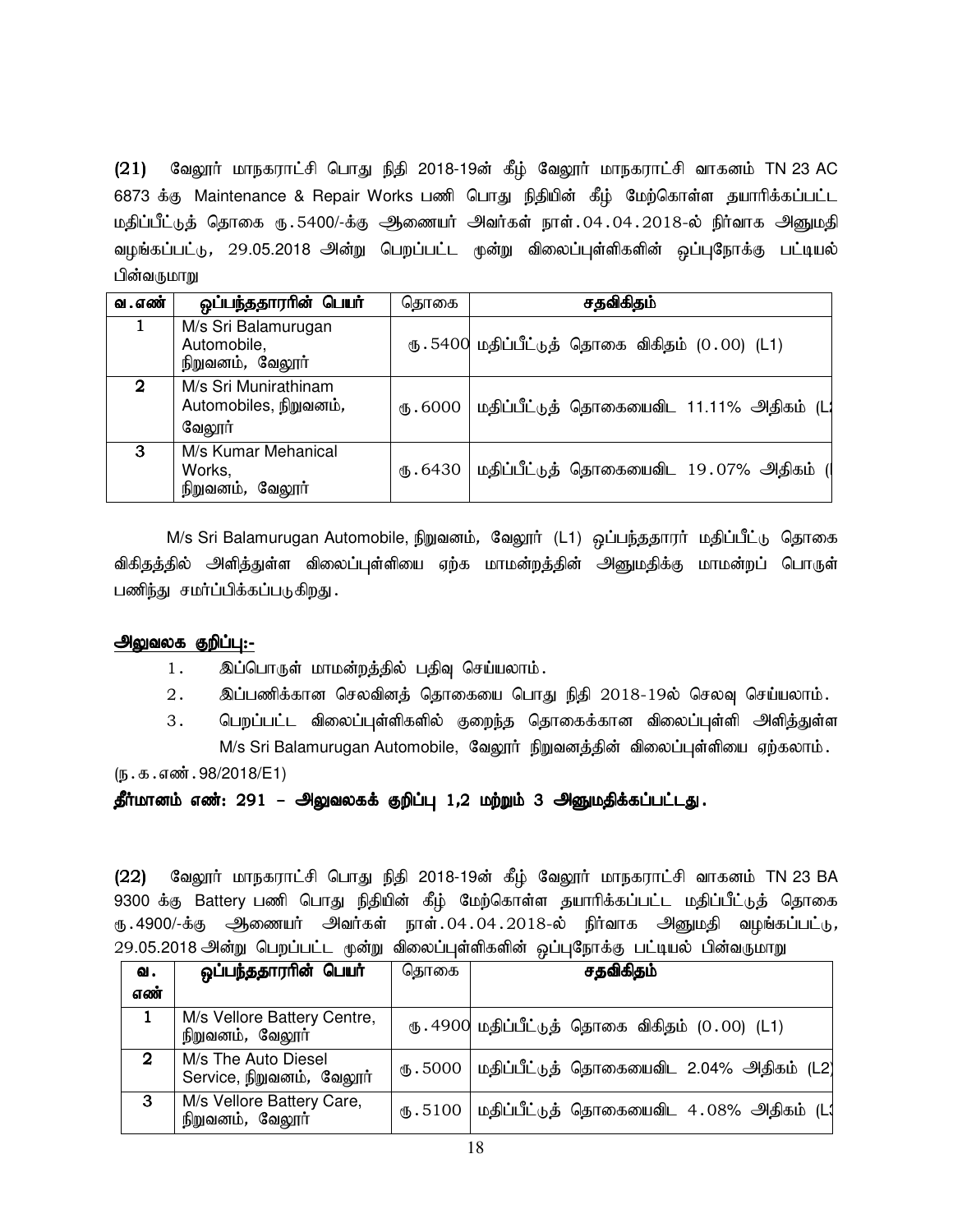M/s Vellore Battery Centre, நிறுவனம், வேலூர் (L1) ஒப்பந்ததாரர் மதிப்பீட்டு தொகை விகிதத்தில் அளித்துள்ள விலைப்புள்ளியை ஏற்க மாமன்றத்தின் அனுமதிக்கு மாமன்றப் பொருள் பணிந்து சமர்ப்பிக்கப்படுகிறது.

#### அலுவலக குறிப்பு:-

- 1. இப்பொருள் மாமன்றத்தில் பதிவு செய்யலாம்.
- $2.$  இப்பணிக்கான செலவினத் தொகையை பொது நிதி  $2018$ -19ல் செலவு செய்யலாம்.
- 3. பெறப்பட்ட விலைப்புள்ளிகளில் குறைந்த தொகைக்கான விலைப்புள்ளி அளித்துள்ள

M/s Vellore Battery Centre, வேலூர் நிறுவனத்தின் விலைப்புள்ளியை ஏற்கலாம்.

 $(5.5.5.5\ldots, 1119/2018/E1)$ 

## தீர்மானம் எண்: 292 – அலுவலகக் குறிப்பு 1,2 மற்றும் 3 அனுமதிக்கப்பட்டது.

(23) வேலூர் மாநகராட்சி பொது நிதி 2018-19ன் கீழ் வேலூர் மாநகராட்சி வாகனம் TN 23 AC 6873 க்கு New Tyre & Tube பணி பொது நிதியின் கீழ் மேற்கொள்ள தயாரிக்கப்பட்ட மதிப்பீட்டுத் தொகை ரூ.48500/-க்கு ஆணையர் அவர்கள் நாள்.04.04.2018-ல் நிர்வாக அனுமதி வழங்கப்பட்டு, 29.05.2018 அன்று பெறப்பட்ட முன்று விலைப்புள்ளிகளின் ஒப்புநோக்கு பட்டியல் பின்வருமாறு

| வ . எண் | ஒப்பந்ததாரரின் பெயர்                       | கொகை | சதவிகிதம்                                               |
|---------|--------------------------------------------|------|---------------------------------------------------------|
|         | M/s Swathy Tyres,<br>நிறுவனம், வேலூர்      |      | ரு. 48500   மதிப்பீட்டுத் தொகை விகிதம் $(0.00)$ (L1)    |
| 2       | M/s Pragatheesh Tyres,<br>நிறுவனம், வேலூர் |      | ரு. 49100   மதிப்பீட்டுத் தொகையைவிட 1.24% அதிகம் (L2    |
| 3       | M/s Hari Tyres,<br>நிறுவனம், வேலூர்        |      | ரு . 49300   மதிப்பீட்டுத் தொகையைவிட 1 . 65% அதிகம் (பு |

M/s Swathy Tyres, நிறுவனம், வேலூர் (L1) ஒப்பந்ததாரர் மதிப்பீட்டு தொகை விகிதத்தில் அளித்துள்ள விலைப்புள்ளியை ஏற்க மாமன்றத்தின் அனுமதிக்கு மாமன்றப் பொருள் பணிந்து சமர்ப்பிக்கப்படுகிறது .

#### அலுவலக குறிப்பு:-

- 1. இப்பொருள் மாமன்றத்தில் பதிவு செய்யலாம்.
- $2.$   $\;$  இப்பணிக்கான செலவினத் தொகையை பொது நிதி 2018-19ல் செலவு செய்யலாம்.
- 3. பெறப்பட்ட விலைப்புள்ளிகளில் குறைந்த தொகைக்கான விலைப்புள்ளி அளித்துள்ள M/s Swathy Tyres, வேலூர் நிறுவனத்தின் விலைப்புள்ளியை ஏற்கலாம்.

 $(5.5.5.5\,\text{m}^3.97/2018/\text{E}$ 

தீர்மானம் எண்: 293 – அலுவலகக் குறிப்பு 1,2 மற்றும் 3 அனுமதிக்கப்பட்டது.

(24) வேலூர் மாநகராட்சி பொது நிதி 2018-19ன் கீழ் வேலூர் மாநகராட்சி வாகனம் TN 23 AF 6814 க்கு தகுதி Maintenance & repair Work பணி பொது நிதியின் கீழ் மேற்கொள்ள தயாரிக்கப்பட்ட மதிப்பீட்டுக் தொகை ரு.16439/-க்கு ஆணையர் அவர்கள் நாள்.30.04.2018-ல் நிர்வாக அனுமதி வழங்கப்பட்டு, 29.05.2018 அன்று பெறப்பட்ட முன்று விலைப்புள்ளிகளின் ஒப்புநோக்கு பட்டியல் பின்வருமாறு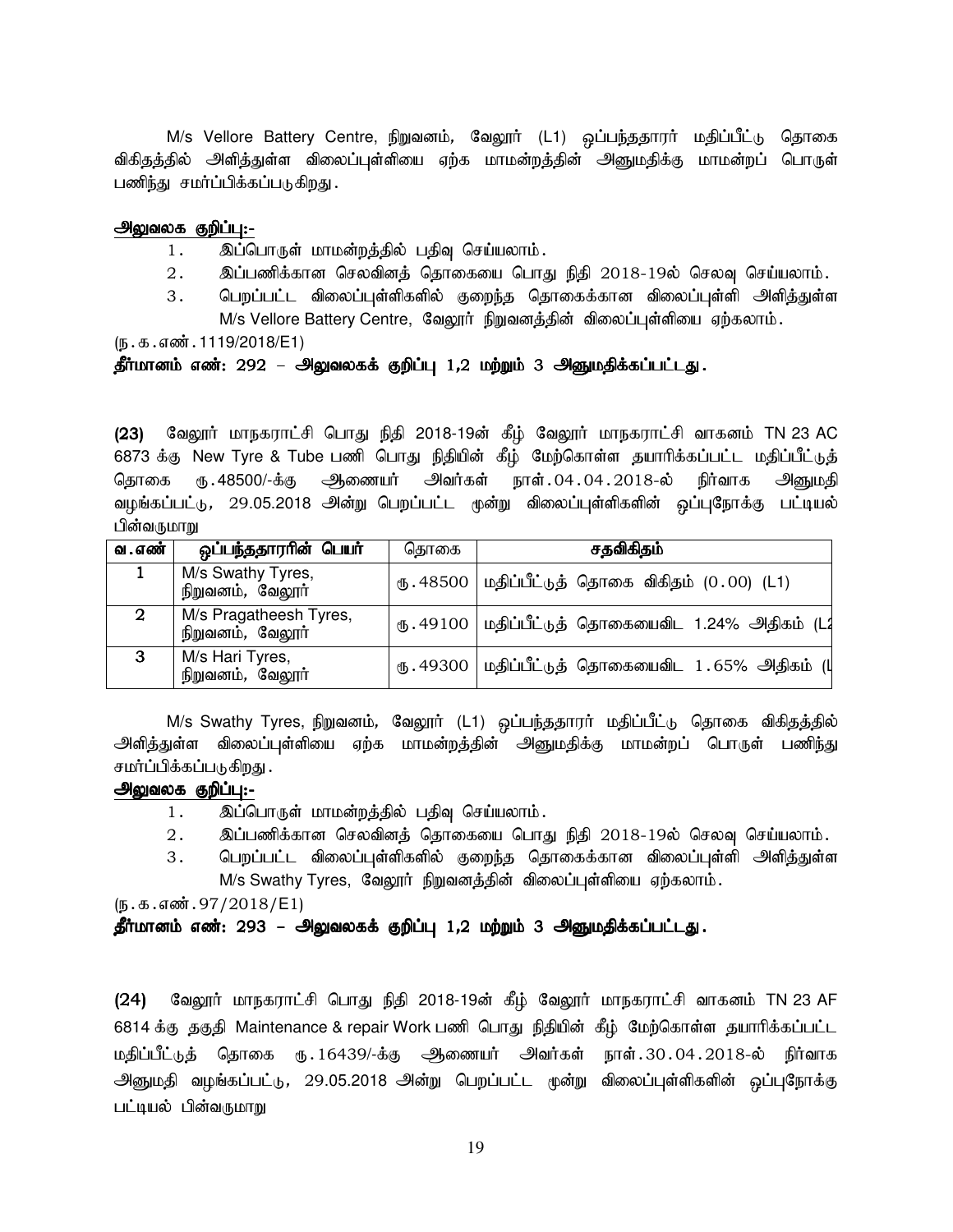| வ.           | ஒப்பந்ததாரரின் பெயர்                                 | தொகை            | சதவிகிதம்                                     |
|--------------|------------------------------------------------------|-----------------|-----------------------------------------------|
| எண்          |                                                      |                 |                                               |
|              | M/s Ravi Automobiles,<br>நிறுவனம், வேலூர்            | (B.16439)       | மதிப்பீட்டுத் தொகை விகிதம் (0.00) (L1)        |
| $\mathbf{2}$ | M/s Annai Laxmi Tinkering<br>Works, நிறுவனம், வேலூர் | $\times 17094$  | மதிப்பீட்டுத் தொகையைவிட 3.98%<br>அதிகம் (L2)  |
| 3            | M/s Jagan Automobiles,<br>நிறுவனம், வேலூர்           | $\times$ .20073 | மதிப்பீட்டுத் தொகையைவிட 22.11%<br>அதிகம் (L3) |

 $M/s$  Ravi Automobiles, நிறுவனம், வேலூர் (L1) ஒப்பந்ததாரர் மதிப்பீட்டு தொகை விகிதத்தில் அளித்துள்ள விலைப்புள்ளியை ஏற்க மாமன்றத்தின் அனுமதிக்கு மாமன்றப் பொருள் பணிந்து சமர்ப்பிக்கப்படுகிறது.

## அலுவலக குறிப்பு:-

- 1. இப்பொருள் மாமன்றத்தில் பதிவு செய்யலாம்.
- 2. இப்பணிக்கான செலவினத் தொகையை பொது நிதி 2018-19ல் செலவு செய்யலாம்.
- 3. பெறப்பட்ட விலைப்புள்ளிகளில் குறைந்த தொகைக்கான விலைப்புள்ளி அளித்துள்ள  $M/s$  Ravi Automobiles, வேலூர் நிறுவனத்தின் விலைப்புள்ளியை ஏற்கலாம்.

 $(5.5.5.5\,\text{m}^3.297/2018/E1)$ 

## தீர்மானம் எண்: 294 – அலுவலகக் குறிப்பு 1,2 மற்றும் 3 அனுமதிக்கப்பட்டது.

(25) வேலூர் மாநகராட்சி திருநெல்வேலி நாடாளுமன்ற உறுப்பினர் உள்ளூர் பகுதி வளர்ச்சி திட்டம் 2017-18ன் கீழ் வேலூர் மாநகராட்சி சாந்திசதனம் - அம்பலால் கிரின் சிட்டி சாலை (டைய பைபாஸ் ரோடு) வேலூர் (சி.எம்.சி. மருத்துவமனை அருகில்) தார் சாலை அமைத்தல் பணிக்கு தயாரிக்கப்பட்ட மதிப்பீட்டுத் தொகை ரு.5,00,000/-க்கு மாவட்ட ஆட்சித் தலைவர்/பெருந்தலைவர், மாவட்ட ஊரக வளர்ச்சி முகமை வேலூர் அவர்களின் செயல்முறைகள் ந.க.எண்:அ $2/353/2018$ , நாள்:26 $.03.2018$ ல் நிர்வாக அனுமதி வழங்கப்பட்டுள்ளது. <u>இப்பணிக்கு</u> 11.05.2018 அன்று பெறப்பட்ட இரண்டு ஒப்பந்தப்புள்ளிகளின் ஒப்புநோக்கு பட்டியல்விவரம் பின்வருமாறு.

| ഖ.  | ஒப்பந்ததாரரின் பெயர்       | சதவிகிதம்                                    |  |  |
|-----|----------------------------|----------------------------------------------|--|--|
| எண் |                            |                                              |  |  |
|     | திரு . T. <i>அ</i> றிவழகன் | மதிப்பீட்டுத் தொகையைவிட 0.02% குறைவு (L1)    |  |  |
|     | ஒப்பந்ததாரர், வேலூர்       | டேவனித் தொகை ரு. 10000- செலுத்தப்பட்டுள்ளது  |  |  |
| 2   | திரு . R.அருள் <i>,</i>    | மதிப்பீட்டுத் தொகையைவிட 1.14% அதிகம் (L2)    |  |  |
|     | ஒப்பந்ததாரர், வேலூர்       | டேவனித் தொகை ரு. 10000/- செலுத்தப்பட்டுள்ளது |  |  |

மேற்படி பணிக்கு பெறப்பட்ட இரண்டு ஒப்பந்தப்புள்ளிகளில் திரு. T.அறிவழகன், வேலூர் (L1) ஒப்பந்ததாரர் மதிப்பீட்டு தொகையைவிட 0.02% குறைவான விலை விகிதத்தில் அளித்துள்ள ஒப்பந்தப்புள்ளியை ஏற்க மாமன்றத்தின் அனுமதிக்கு மாமன்றப் பொருள் பணிந்து சமர்ப்பிக்கப்படுகிறது் .

மேலும் திரு. T.அறிவழகன், ஒப்பந்ததாரருக்கு பணிஅிணை வழங்க மாமன்றத்தின் அனுமதிக்கு மாமன்றப் பொருள் பணிந்து வைக்கப்படுகிறது.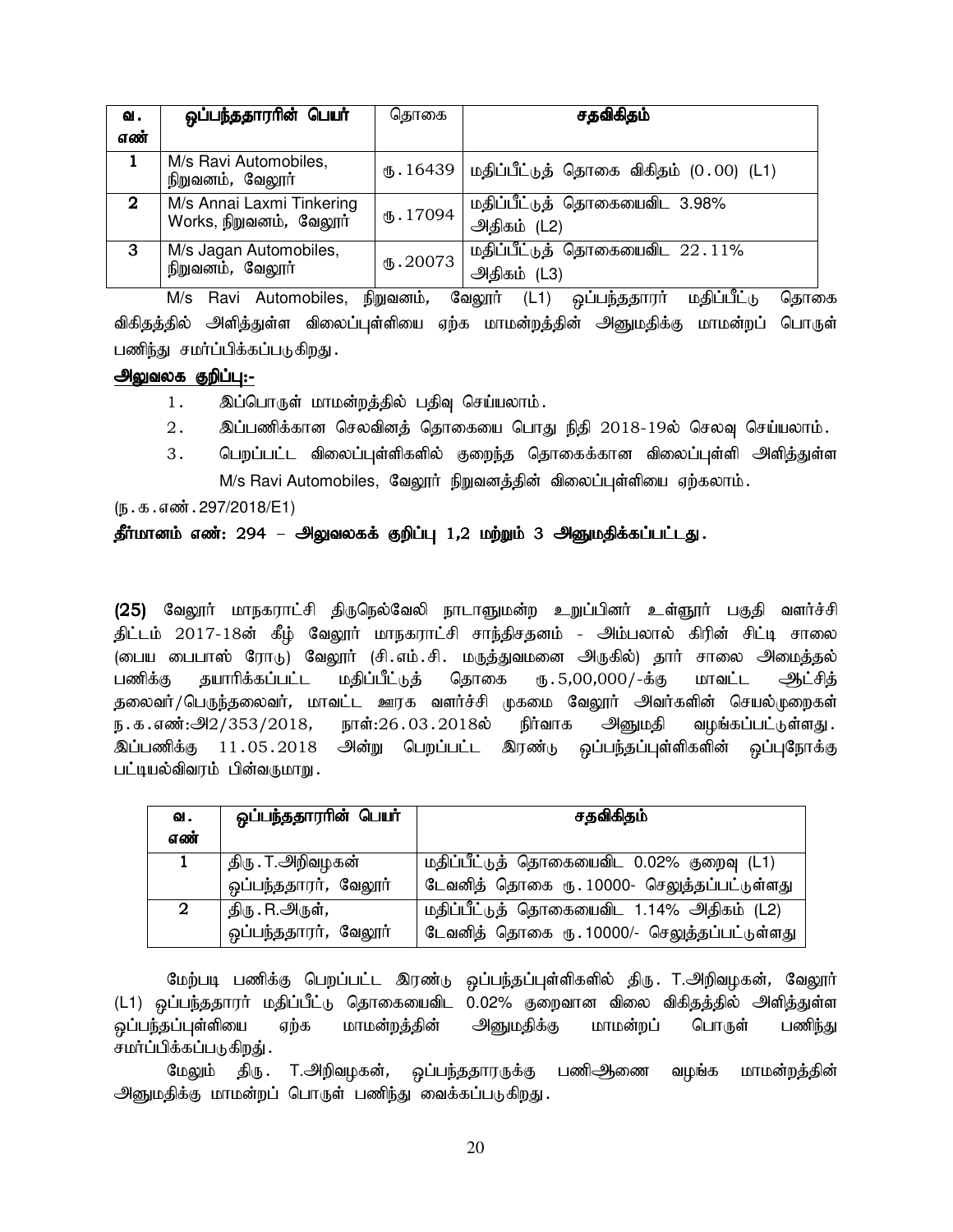- 1. மாமன்றத்தின் பார்வைக்கு வைக்கப்பட்டுள்ள இப்பொருள் மாமன்றத்தில் பதிவு செய்யலாம்.
- 2. இப்பணிக்கான செலவினத் தொகையை நாடாளுமன்ற உறுப்பினர் உள்ளூர் பகுதி வளர்ச்சி திட்டம் 2017-18ன் கீழ் செலவு செய்யலாம்.
- 3. பெறப்பட்ட ஒப்பந்தப்புள்ளிகளில் குறைந்த தொகைக்கான (-0.02%) ஒப்பந்தப்புள்ளி அளித்துள்ள திரு. T.அறிவழகன், வேலூர், அவர்களின் ஒப்பந்தப்புள்ளியை ஏற்கலாம்.

 $(5.5.5 \text{ s} \cdot \text{m} \cdot 728/2018/\text{m}1)$ 

## தீர்மானம் எண்: 295 – அலுவலகக் குறிப்பு 1,2 மற்றும் 3 அனுமதிக்கப்பட்டது.

(26) வேலூர் மாநகராட்சி பொது நிதி 2018-19ன் கீழ் தூய்மை இந்தியா திட்டப்பணிகள் சார்பு<br>வரைப்படங்கள், விளம்பர பலகைகள், திடகழிவு விளம்பர பிரசுரங்கள் ஆகியவற்றினை வரைப்படங்கள், விளம்பர பலகைகள், திடகழிவு விளம்பர பிரசுரங்கள் ஆகியவற்றினை தயாரிக்கப்பட்ட பணிகளின் மதிப்பீட்டுத் தொகை பின்வருமாறு தரப்படுகிறது.

| வ . எண் . | பணியின் பெயர்                                                                                                                                                                                   | மதிப்பீட்டு தொகை<br>(ரு. லட்சத்தில்) |
|-----------|-------------------------------------------------------------------------------------------------------------------------------------------------------------------------------------------------|--------------------------------------|
| 1         | தூய்மை இந்தியா திட்டபணிகள் நடைபெறும் திட கழிவு<br>மேலாண்மை உரகிடங்கு மையத்தில் தரம் பிரித்து<br>உரம் தயாரிக்கும் முறையின் வரைபடங்கள் மற்றும் Root<br>Chart கொண்ட பேனர் 13 எண்ணிக்கை (6' $X$ 4') | $\mathcal{L}$ .77300/-               |
|           | மற்றும் தூய்மை இந்தியா தொப்பிகள் 1000<br>கொள்முதல் செய்தல்                                                                                                                                      |                                      |
| 2         | மத்திய அரசின் தூய்மை இந்தியா திட்டத்தை பொது<br>மக்கள் அறியும் வண்ணம் இரண்டு விதமான விளபம்பர<br>பலகைகள் அமைத்தல் 35 எண்கள் (6' X 6' )                                                            | $\mathcal{F}_1$ . 1, 19, 700/-       |
| 3         | திடக்கழிவு பிரித்து வழங்குதல் தொடர்பான<br>விழிப்புணர்வு பிரசுரம் இரண்டு விதமாக தயாரித்தல்<br>100000 எண்கள்                                                                                      | $\mathbf{t}$ . 1,98,000/-            |
|           | மொத்தம்                                                                                                                                                                                         | $\text{I}$ .3,95,000/-               |

மேற்கண்டுள்ள முன்று பணிகளுக்கு நிர்வாக அனுமதி வழங்க மாமன்ற பொருள் மாமன்றத்தின் அனுமதிக்கு வேண்டப்படுகிறது.

## அலுவலக குறிப்பு:-

- 1. இப்பொருள் மாமன்றத்தில் பதிவு செய்யலாம்.
- $2.$  இச்செலவினம் 2018-2019 ஆம் ஆண்டிற்கான வருவாய் நிதியிலிருந்து மேற்கொள்ள மாமன்ற அனுமதிக்கலாம்.

 $(\mathfrak{h}.\mathfrak{g}.\mathfrak{g}.$ ளன். 8155/2018/H1)

## தீர்மானம் எண்: 296 – அலுவலகக் குறிப்பு 1 மற்றும் 2 அனுமதிக்கப்பட்டது.

(27) வேலூர் மாநகராட்சி Smart City Project திட்டத்தில் வேலூர் மாநகராட்சிக்குட்பட்ட பகுதி மண்டலம்-1 தாராபடவேட சுடுகாடு, மண்டலம்-2 ரங்காபுரம் சுடுகாடு, மண்டலம்-3 வார்டு -36 அம்மணாங்குட்டை சுடுகாடு ஆகிய பகுதிகளில் மின்சார தகன மேடை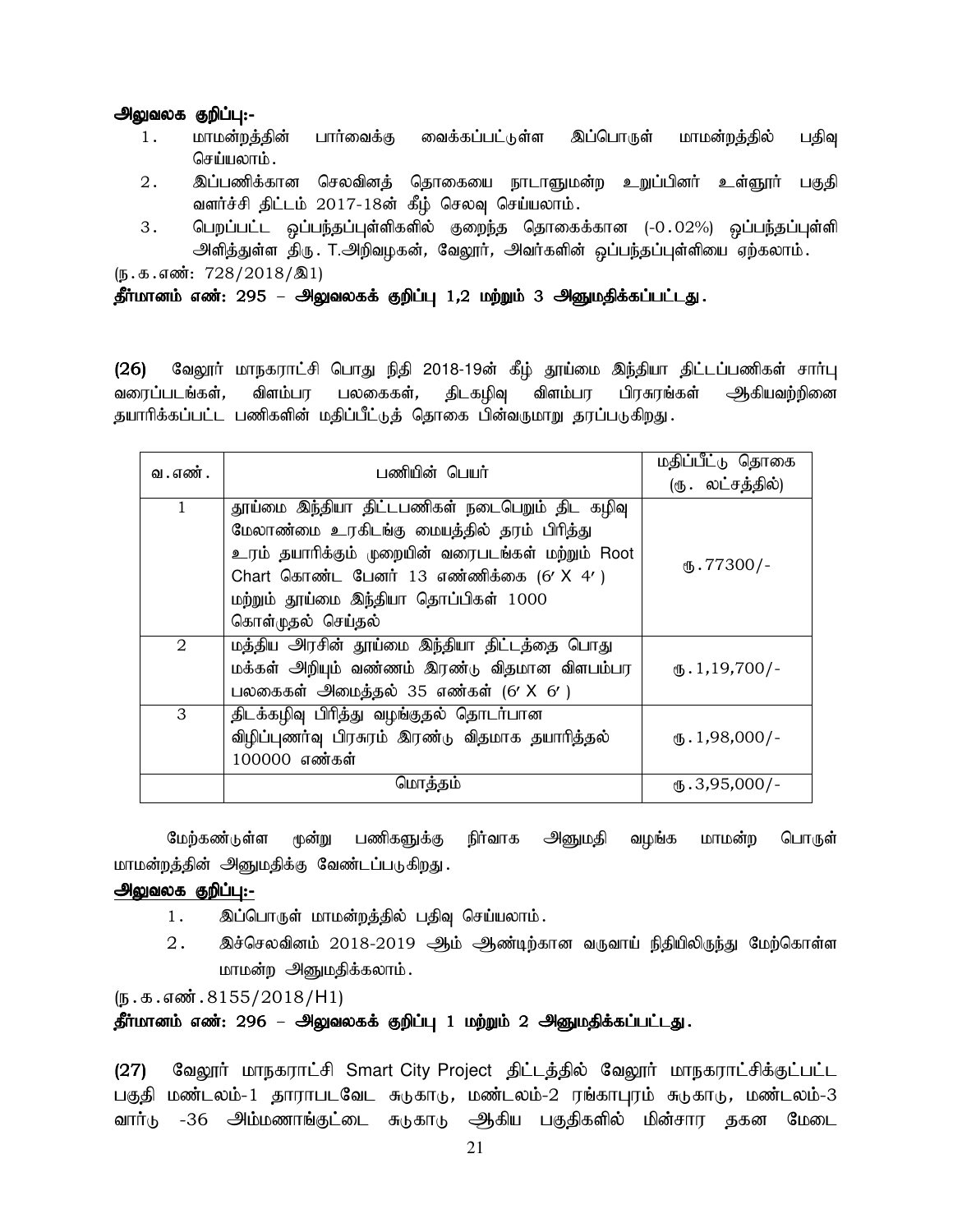அமைக்க அனுமதி பெறப்பட்டுள்ளது .மேற்படி இடங்களில் மின்சார தகனமேடை அமைக்க கட்டுமான பணிகள் வடிவமைக்க மண் பரிசோதனை வேதவைப்படுவதால், மண் பரிசோதனை செய்ய தந்தை பெரியார் பொறியியல் கல்லூரி வேலூர் நிறுவனத்தின் மூலம் பெறப்பட்ட கடிதம் ந.க.எண்:TPGIT/PCE/SOIL/2017-18/27C, dated 01.06.2018 தேதியில் ரூ , 53,100/- செ<u>லுத்த</u> கடிதம் முலம் தெரிவிக்கப்பட்டுள்ளதை ஏற்று மாமன்றத்தின் அனுமதிக்கு மாமன்றப் பொருள் பணிந்த அனுப்பப்படுகிறது.

### அலுவலக குறிப்பு:-

1. இப்பொருள் மாமன்றத்தில் பதிவு செய்யலாம்.

 $2.$  இப்பணிக்கான செலவினத் தொகையை பொதுநிதி 2018-19ல் செலவு செய்யலாம்  $(\mathfrak{h}.\mathfrak{g}.\mathfrak{g}.$ ள் $\mathfrak{g}.\mathfrak{g}.\mathfrak{g}$ .8155/2018/H1)

## தீர்மானம் எண்: 297 – அலுவலகக் குறிப்பு 1 மற்றும் 2 அனுமதிக்கப்பட்டது.

(28) மேலூர் மாநகராட்சி, மண்டலம்-1க்குட்பட்ட வார்டு எண்:1 கழிஞ்சூர் திருவள்ளூவர் தெரு (ம) பாரதியார் தெரு ஆகிய இடங்களில் உள்ள கழிவறைகள் இடிபாடு அடைந்த நிலையில் உள்ளது .இந்த கழிவறைகள் பயன்படுத்த நிலையில் சுகாதார சீர்கேடு அடைவதாக சுகாதாரப்பிரிவில் கூறியதை அடுத்து கழிப்பிடங்கள் நேரய்வு செய்யப்பட்டது.

மேற்படி கழிப்பறைகள் அமைத்து 20 ஆண்டுகளுக்கு மேலான நிலையில் பொதுமக்கள் பயன்பாட்டிற்க இயலாத நிலையில் உள்ளதால் இக்கழிப்பிடங்களை JCB கொண்டு இடித்து அப்புறப்படுத்த வேண்டியுள்ளது. இதற்கு தோரய செலவினம் ரு 25,000/- ஆகும் எனவே மேற்படி பணிக்கு நிர்வாக அனுமதி வேண்டி மாமன்றத்தில் பொருள் வைக்கப்படுகிறது.

### அலுவலக குறிப்பு:-

1. மாமன்றத்தில் அனுமதி வழங்கலாம்.

## தீர்மானம் எண்: 298 – அலுவலகக் குறிப்பு அனுமதிக்கப்பட்டது.

(29) வேலூர் மாநகராட்சி, மண்டலம்-1க்குட்பட்ட காட்பாடி கிராமம் சர்வே எண்: 586/17ல் (தீஏத) புறம்போக்கில் 0.6 செண்ட் இடத்தை பட்டா வழங்க கோரி காட்பாடி வட்டாட்சியர் அவர்களுக்கு திருமதி.பி.சுகுணா தேவி என்பவர் மனு அளித்துள்ளார். மளுதாரருக்கு பட்டா வழங்குவது குறித்து வட்டாட்சியர், காட்பாடி அவர்கள் கடிதம் ந.க.எண்:பி2/674/2018 நாள் 19.05.2018 கடிதம் மேற்கண்ட இடம் தீர்வு ஏற்படாத தரிச புறம்போக்கு நிலமாக இருப்பதால் மனுதாரருக்கு பட்டா வழங்கிட மாநகராட்சிக்கு ஆட்சேபனை ஏதும் இல்லை என தெரிவிக்க கோரப்பட்டுள்ள விபரம் மாமன்றத்தின் பார்வைக்கும் முடிவிற்கும் வைக்கப்படுகிறது.

#### அலுவலக குறிப்பு:-

மனுதாரசுக்கு பட்டா வழங்குவதில் மாநகராட்சிக்கு ஆட்சேபனை ஏதும் இல்லை என தெரிவிக்கலாம்  $(\mathfrak{g.5.4}$ னீ:627/2018/எப்1/மண்டலம்-1) தீர்மானம் எண்: 299 – அலுவலகக் குறிப்பு அனுமதிக்கப்பட்டது.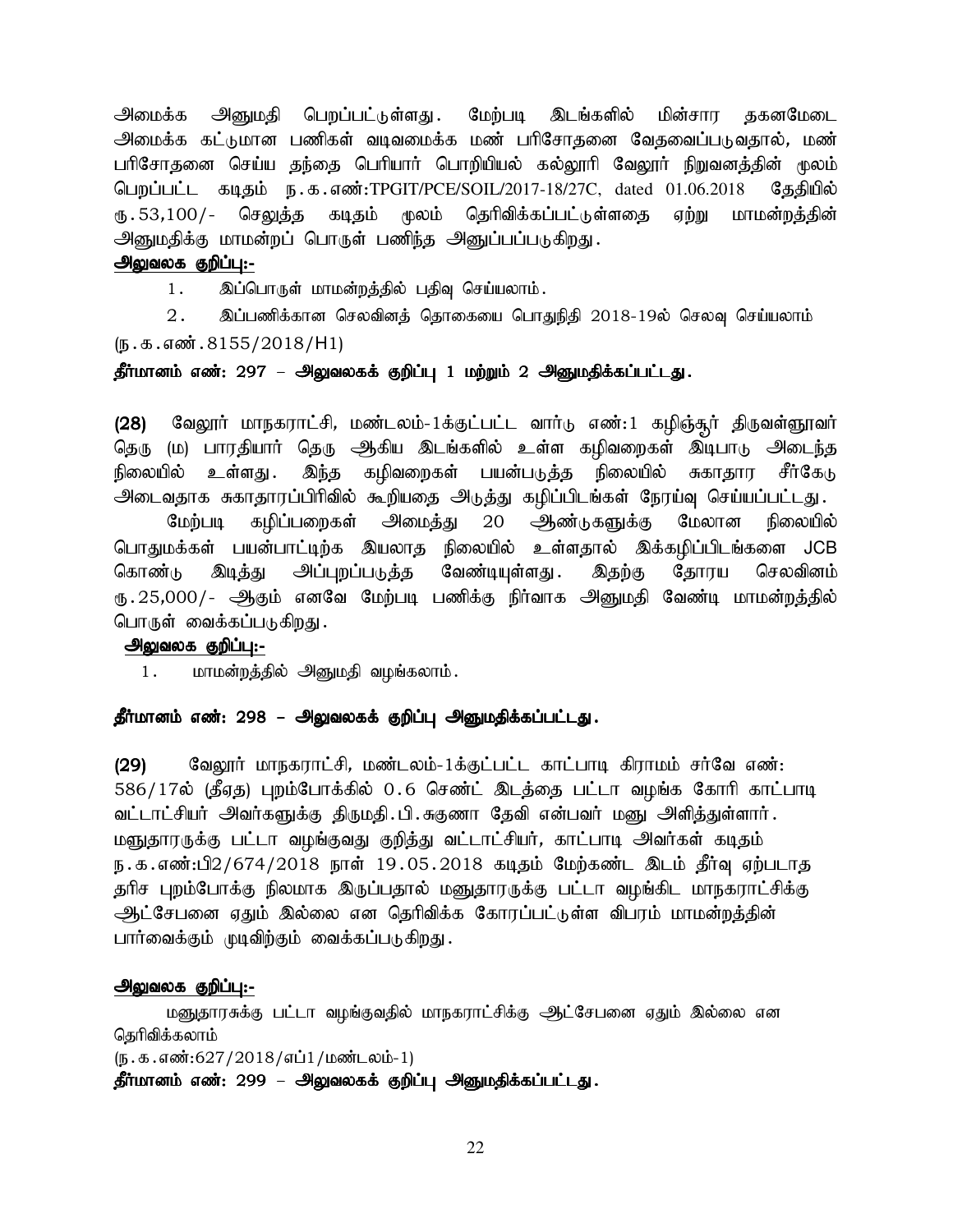(30) வேலூர் மாநகராட்சி மண்டலம்-IV வார்டு எண் 46 முதல் 60 க்குட்பட்ட பகுதிகளில் 16 Nos திடக்கழிவு மேலாண்மை மையங்கள் செயல்பாட்டில் உள்ளன. மாமன்றத் தீர்மானம் எண்:424 நாள் 18.12.2017ல் ஜனவரி2018 முதல் ஜீன் 2018 வரையில் 6 மாதங்களுக்கு தினக்கூலி ரு.250/- அடிப்படையில் 112 மகளிர் சுய உதவிக்குழுப் பணியாளர்களை பணியில் ஈடுபடுத்த மாமன்றத்தின் ஒப்புதல் பெறப்பட்டு பணி செய்யப்பட்டு வருகிறது.

மேற்படி மாமன்றத் தீர்மன்றத் தீர்மானத்தில் பெறப்பட்டள்ள அனுமதி ஜீன் 2018-ல்  $\mu$ டிவடைவதால் 01.07.2018 முதல் 31.12.2018 வரையில் 6 மாதங்களுக்கு தினக்கூலி ரு. 250/- அடிப்படையில் ஒரு திடக்கழிவு மேலாண்மை மையத்திற்கு ஒரு இரவு காவலர் மற்றும் 6 பணியாளர்கள் வீதம் 16 மையங்களுக்கு மொத்தம் 105 மகளிர் சுய உதவிக்குழுப் பணியாளர்களை பணியில் ஈடுபடுத்தவும் அதற்குரிய உத்தேச செலவீனம் ரு .47,25,000/-ஐ 2018-19 ஆண்டிற்கான பொது நிதியிலிருந்து மேற்கொள்ளவும் மாமன்றத்தின் ஒப்புதல் கோரப்படுகிறது.

## அலுவலக குறிப்பு:-

1. மாமன்றத்தில் அனுமதி வழங்கலாம்.

## தீர்மானம் எண்: 300 – அலுவலகக் குறிப்பு அனுமதிக்கப்பட்டது.

(31) வேலூர் மாநகராட்சியில் தமிழ்நாடு நகர்புற வளர்ச்சி திட்டம் (TNUDP-III)-ன் கீழ் 2009-ம் வருடம் 4-வார்டுகளில் முழுமையாகவும், 10-வார்டுகளில் பகுதியாகவும் பாதாள சாக்கடை திட்டம் 40.49கோடி மதிப்பீட்டில் செயல்படுத்தப்பட்டது. மேற்படி குறிப்பிட்ட பகுதிகளில் மட்டுமே பாதாள சாக்கடை இணைப்புகள் வழங்கப்பட்டு செயல்பட்டுவருகின்றது .

இத்திட்டம் செயல்பாட்டிற்கு வந்ததில் குறிப்பிட்ட பகுதிகளில் மட்டும் பாதாள சாக்கடை திட்டம் செயல்படுத்தப்பட்டு, பெரும்பாலான பகுதிகள் விடுபட்டுள்ளது. பாதாள சாக்கடை திட்டம் மாநகரின் 20 சதவிகித பகுதிகளில் மட்டுமே செயல்படுத்தப்பட்டுள்ளது.

வேலூர் மாநகர மக்களின் ஆரோக்கிய வாழ்வினை மேம்படுத்துவதின் முக்கிய தேவையாகவும் இருக்கிறது. இம்மாநகராட்சியின் விடுபட்ட பகுதிகளில் பாதாளசாக்கடை திட்டத்தை விரிவாக்கம் செய்யும் பணி மிகவும் அவசியமானதாகும். எனவே இத்திட்டம் செயல்பாட்டில் இல்லாத மீதமுள்ள பகுதிகளுக்கு பாதாளசாக்கடை திட்டத்தினை செயல்படுத்தும் பொருட்டு பகுதி-2ன் கீழ் 343.69கோடி மதிப்பீட்டில் அம்ருட் திட்டத்தில் (AMRUT) 2016-17-ன் கீழ் அலமேலுமங்காபுரம், சத்துவாச்சாரி, ரங்காபுரம், சைதாப்பேட்டை பகுதி, தோட்டப்பாளையம், சேண்பாக்கம், கொணவட்டம், வசந்தபுரம், சங்கரன்பாளையம் பகுதி, சாய்நாதபுரம் மற்றும் வேலப்பாடி (வார்டு எண்:17 முதல் 24 வரை, 26,27,54 முதல் 60 வரை (முழுவதுமாக) வார்டு எண்:16,25, 30,31,33,35 முதல் 41 வரை 51,52 மற்றும் 53 (பகுதியாக) ) பாதாளசாக்கடை திட்டம் செயல்படுத்தப்பட உள்ளது .

23